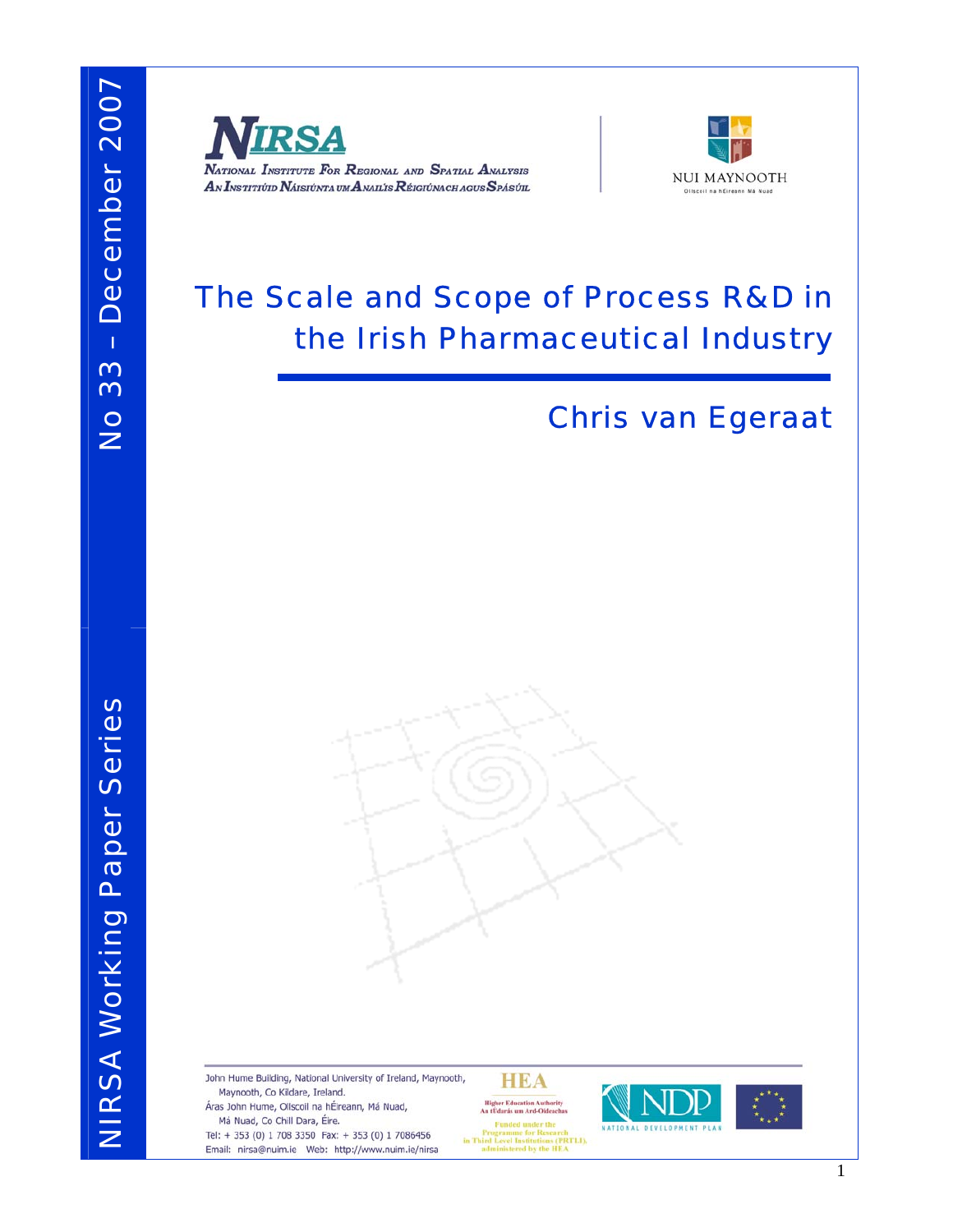## **The scale and scope of process R&D in the Irish pharmaceutical industry**

#### **Chris van Egeraat**

*Department of Geography / National Institute for Regional and Spatial Analysis National University of Ireland, Maynooth, Ireland* 

> NIRSA John Hume Building NUI Maynooth County Kildare Ireland 00-353-1-7086171 chris.vanegeraat@nuim.ie

#### **Abstract**

Manufacturing Process R&D activities are one of the target areas of Irish industrial development agencies in their quest towards embedding pharmaceutical companies in Ireland. This paper analyses the changing role of Ireland in the global process R&D networks of the pharmaceutical companies. The paper is based on data collected in an email survey of all pharmaceutical establishments in Ireland and face-to-face interviews with 13 companies. The article outlines the various stages of the process R&D cycle and assesses the involvement of the Irish establishments at each stage. Far from a uniform undifferentiated activity, process R&D comprises a range of activities. The results show that although Irish plants are increasing their involvement in process R&D, this involvement tends to be concentrated in the last stages of the cycle.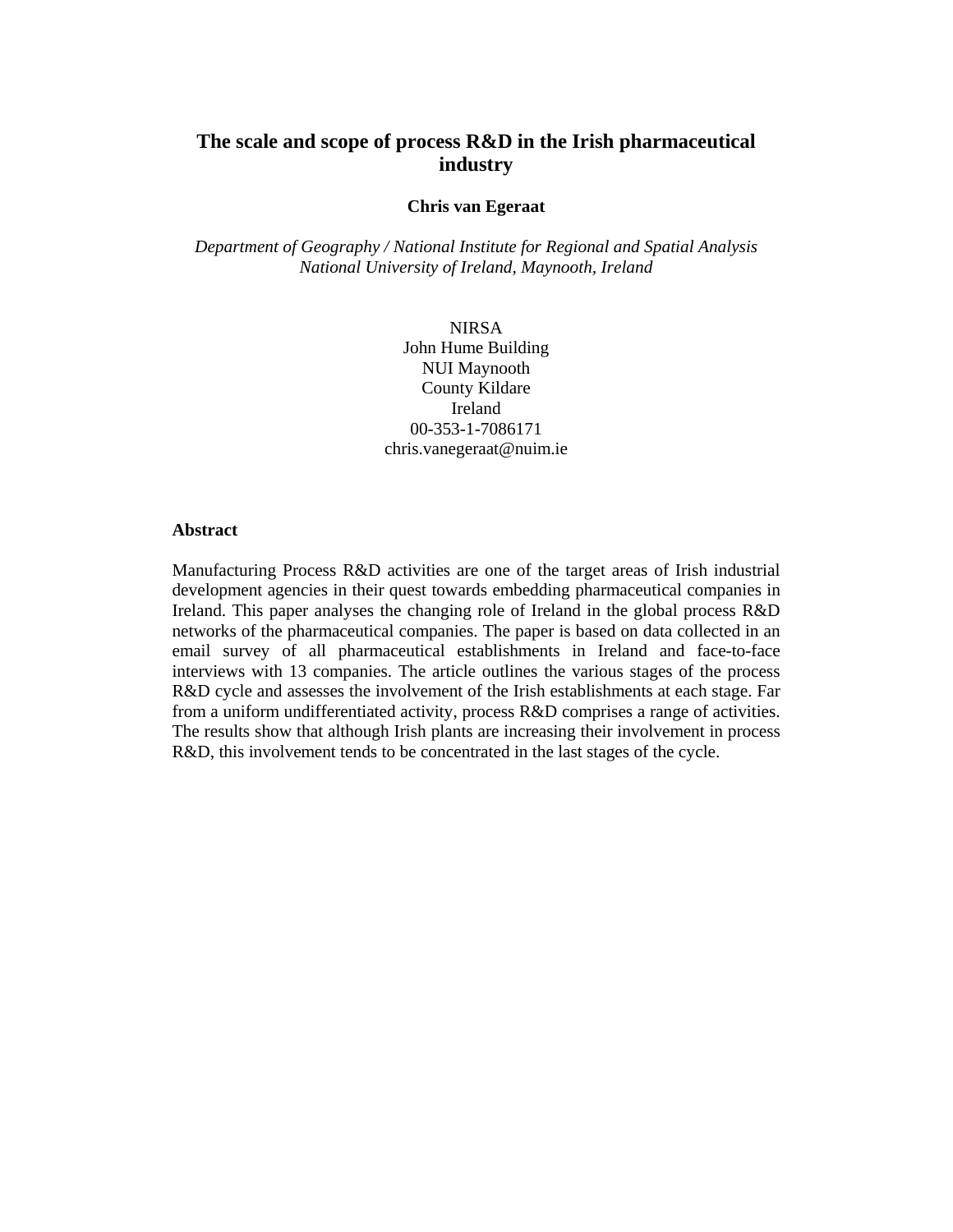## **1. Introduction**

Since its relatively late introduction at the end of the 1950s, the pharmaceutical sector in Ireland has experienced strong and virtually continuous growth. The implementation of outward-looking economic policies (focused strongly on the stimulation of exports through the attraction of inward investment) from the end of the 1950s (O'Malley, 1989) led quickly to the arrival of the first foreign manufacturing plants. Initially the companies in question were primarily attracted by the zero rate of corporation tax on profits derived from exports. The pharmaceutical industry in Ireland really took off in the 1970s after the Industrial Development Authority (IDA) identified the industry as one of its target sectors (Childs, 1996; White, 2000a). Additional attractions for inward investment now included access to the European market (following entry to the European Union in 1973) and an increasingly skilled labour force.

By 2003 the pharmaceutical industry had developed into one of the main industrial sectors in Ireland, employing nearly 19,500 people (see Figure 1), over eight per cent of total manufacturing employment (Van Egeraat, 2006). Foreign companies account for 93 per cent of total employment. Employment in the industry more than doubled in the period 1993-2003. Exports of the broader pharmaceutical/chemical industry have grown from about  $\bigoplus$  billion in 1990 to  $\bigoplus$  billion in 2002 making it the largest export sector in Ireland, accounting for 42 per cent of the value of all manufactured goods exported in that year. Since 2001 the sector has been the largest contributor of corporation tax to the Irish exchequer (ICSTI, 2003).

For a long time the pharmaceutical industry in Ireland, like most other industries, had a strongly truncated form, involving foreign branch plants focussing on production with little or no R&D activity. In the context of rising factor costs and the perceived associated threat of plant closures during the second half of the 1990s, Irish industrial policy began prioritising the upgrading and enhanced embedding of firms through, inter alia, encouraging the incorporation of R&D activities into their operations (Industrial Policy Review Group, 1992) Recent policy documents specifically promote process R&D as an important opportunity for higher value-added activities in the Irish pharmaceuticals industry (ICSTI, 2003; Enterprise Strategy Group, 2004).

This policy is inspired by a perceived changing spatial configuration of process R&D activities within the global networks of pharmaceutical firms. Breaking a tradition of concentrating process R&D activities at the central R&D sites in the home countries of multinational enterprises, anecdotal evidence suggests that process R&D activities are increasingly being dispersed to branch plants in the global production networks of these firms (Pisano, 1997; Chiesa 1996; Howels 1984). Although some studies address the changing spatial configuration of pharmaceutical product R&D or pharmaceutical innovation in general (Howells, 1983, 1984, 1990) little detailed work has been done on process R&D and no information exists about the situation in Ireland. The purpose of this article is to provide a detailed account of the evolving nature and spatial configuration of process R&D in the global pharmaceutical industry and how these are reflected in the changing profile of the activities of pharmaceutical enterprises operating in Ireland. R&D may be carried out either inside the multinational firm, in the form of 'internalised R&D' (Dicken, 2003), or through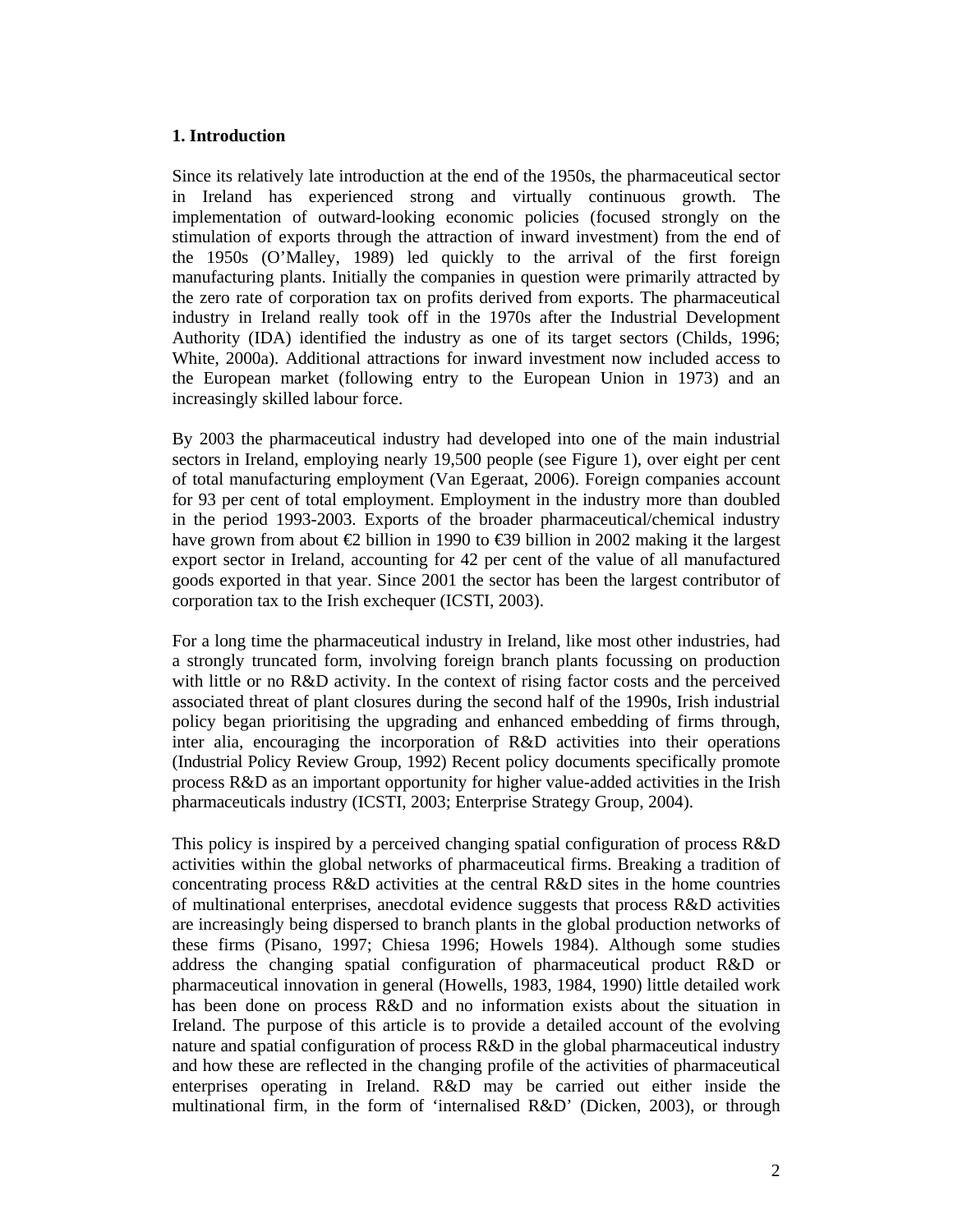external networks. Process R&D is still largely organised internally and this article deals exclusively with this internalised R&D.

This paper draws on research conducted in the context of a broader research project looking into Ireland's changing role in Global Production Networks in the pharmaceutical industry. The analysis of Ireland's role in process R&D is based on data collected from two sources: an email survey among all pharmaceutical establishments and multiple face-to-face interviews in 13 selected pharmaceutical companies.

The paper begins with an account of how the influences of globalisation and increasing competition have prompted pharmaceutical companies to restructure the spatial organisation of their process R&D activities. The next section provides a detailed outline of the R&D cycle in the industry today. Far from a uniform undifferentiated activity, process R&D consists of a range of activities, potentially involving different tendencies of decentralisation. This provides the necessary background for the following section which contains a detailed discussion of the scale, growth, scope, sophistication and evolution of process R&D activities in the Irish pharmaceuticals industry. The final section presents conclusions and raises some policy issues arising from the findings.

## *[Insert Figure 1 here]*

## **2. The changing spatial configuration of process R&D in the pharmaceutical industry**

The origins of the pharmaceutical industry date back to the last quarter of the  $19<sup>th</sup>$ century as a spin-off from the bulk organic chemistry industry in Germany and Switzerland (Schofield, 2001; MacGarvie and Furman, 2005). Until this point medicines had been extracted from organic material by small firms or the practitioners themselves, using simple processes. Over the next decades an increasing number of companies dedicated themselves to the systematic discovery and mass manufacture of organic medicines. The technological sophistication and scale of the industry increased steadily. Yet, the real chemo-therapeutic revolution did not occur until WW II which instigated a focussed effort to develop mass-produced medicines. After the war US companies emerged as the dominant players. The next 20 years, the period of Europe's post-was recovery, saw the development of a global pharmaceutical industry concentrated in the US, Germany, France, Switzerland, Italy and the UK. With US companies dominating, a large part of the industry developed under Fordist principles.

Under Fordism, R&D had developed as a linear process (Malecki, 1997; Hayter, 1998; Dicken, 2007) involving a continuum of activities leading from basic research through applied research and product/process development to technology transfer to the commercial manufacturing plants. Within large corporations, ideas were progressively researched, developed and transferred to the production plants. Functions were highly specialised and compartmentalised. There was a strong distinction between the individual R&D functions and between the R&D and manufacturing functions. Each R&D group constituted its own compartmentalised speciality responsible for a particular task in the linear process. Planned interactions between departments were constrained to the moments of transfer of a finished task.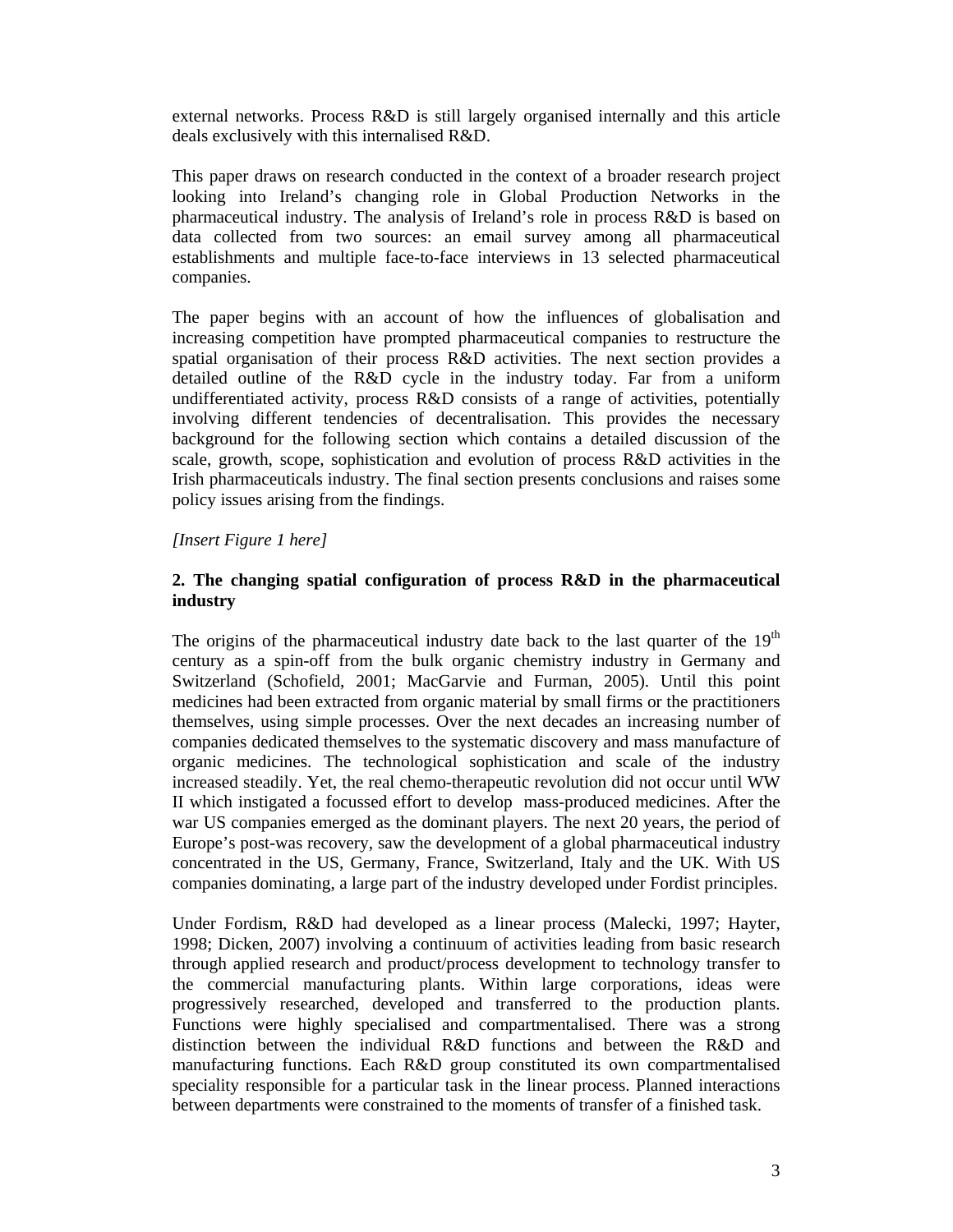The Fordist method of work organisation was associated with a distinct geography of production and R&D. The geography of production was characterised by a decentralisation of manufacturing functions. In the post-war period many pharmaceutical companies rapidly expanded their manufacturing networks both inside their home countries and abroad. Companies established branch plants in numerous markets to overcome trade-barriers and, in countries such as Ireland and Puerto Rico, to avail of local tax incentives.

The Fordist geography of R&D was different from that of production. On a national scale, large firms typically established large-scale specialised R&D laboratories locationally separate from the factories, in suburban areas in the same metropolitan area as the corporate head office. Concentrating R&D staff was believed to bring efficiency and productivity gains. The tendency to locational separation of R&D from manufacturing was related to the fact that R&D and manufacturing operations have different labour requirements (scientists and engineers vs. operators) that are satisfied in different locations. Location separation was also thought to provide a more favourable working environment for the R&D staff, less interrupted by daily troubleshooting requests from the manufacturing units. On an international level, the R&D functions of multinational companies, particularly the more strategic activities, remained firmly located in the home countries. Some decentralisation of R&D occurred, but such units were typically small and limited to short-run adaptations of mature products (Hayter, 1998)

Until the 1980s, the pharmaceuticals sector followed this locational model closely, with basic research functions being conducted in the central research units located near the head-offices and main production sites of the companies. Branch plants frequently housed small technical and development units, but the scope of the activities was limited (Howells, 1984). Even in the case of process R&D, typically, the manufacturing process was for the most part developed by the central R&D group located near the head-office before the technology was transferred to the manufacturing function and manufacturing sites.

The Fordist, linear approach to R&D involved inherent inefficiencies. The linear approach and highly specialised and compartmentalised organisation of functions are unsuitable for the realities of research projects where decisions taken during the early stages of the cycle strongly influence the possibilities and parameters for the later stages, and vice versa. The lack of integration and communication between the various R&D functions and between the R&D and manufacturing plants led to a lot of wastage, high costs and long development times (Hayter, 1998). In pharmaceutical process R&D, because of the late involvement of the manufacturing function, problems and inefficiencies in the manufacturing process were identified at a very late stage in the process R&D cycle. This tended to delay the product launch and/or led to significant post-launch changes to the process that involved time-consuming regulatory re-filing procedures.

These inherent deficiencies in the Fordist innovation model didn't really matter in the 1950s and 1960s, especially in the US, as strong and sustained growth delivered high profits despite high costs and as the US economy remained largely immune from foreign competition. However, things changed drastically with the economic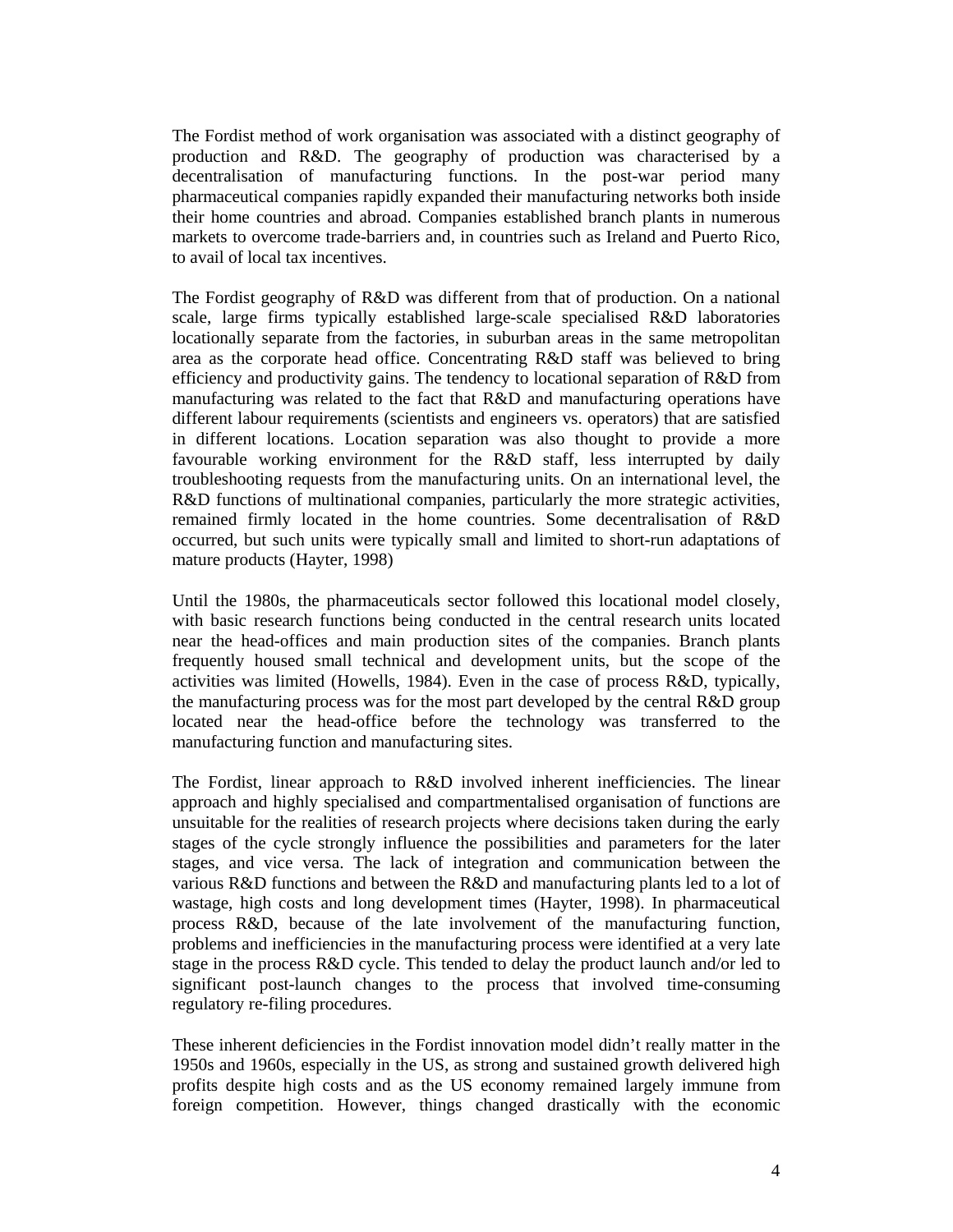downturn of the 1970s and the increasing opening up of the American economy to competition as the globalisation process accelerated. Many companies were forced to increase the efficiency of product and process R&D. This typically involved a shift towards an R&D organisation that explicitly incorporated the 'loopy' nature of the R&D process (Hayter, 1998). The traditional compartmentalised structures were increasingly replaced by cross-functional product/process development teams that embraced the different R&D functions as well as non-R&D functions such as manufacturing and sales and marketing.

Likewise, since the 1980s, confronted with important global changes in the competitive and technological environment, pharmaceutical companies have come under pressure to increase efficiency in product and process R&D. As regards process R&D, in many cases companies sought the solution in earlier involvement of the manufacturing function in the process R&D cycle. (Pisano, 1997; van Egeraat, 2007).

Post-Fordist forms of work organisation are changing the relative strength of spatial concentration and dispersal forces in determining the geography of R&D. On the one hand there is some evidence of increasing geographical dispersal of R&D activities on a national and international scale. On the other hand, multinational companies retain the majority of their R&D in their home countries while foreign R&D laboratories are concentrated in the core regions of a small number of core countries (Dicken, 2007). The tendency for concentration/dispersal is not the same for all R&D activities. While firms still tend to concentrate their high-level and innovative research at central laboratories, there is some evidence that the less technically-complex activities, especially process R&D, are being located at some, but not all, branch plants (Malecki, 1997). In relation to process R&D, the idea is that decentralisation or dispersal will facilitate integration of, and communication between, the process R&D function and the manufacturing operations.

This article examines the extent to which the trend of decentralisation of process R&D activities in the global networks of multinational pharmaceutical companies is affecting Ireland. In the conventional classification, process R&D is typically treated as a uniform category. However, process  $R&D$  in the pharmaceutical industry is far from being a uniform, undifferentiated, function. Instead, it comprises a wide range of activities, some of which cross the boundary with applied research. The individual activities may involve different tendencies of decentralisation. Therefore, the next section first provides a detailed outline of the R&D cycle in the industry today.

## **3. The R&D cycle of the pharmaceutical industry**

Conventional classifications typically treat process R&D as a uniform category. This section aims to open the "black-box" of process R&D activities in pharmaceutical companies. Pharmaceuticals can be derived through chemical synthesis ("chemical pharma") and through biotechnological processes ("bio pharma"). The two types of drugs involve different product and process R&D activities, although the same broad stages can be identified (see below). This section focuses mainly on the R&D cycle of chemical synthesis drugs but includes a concise treatment of the R&D cycle of biotechnology-derived drugs, outlining the main differences with chemical synthesis  $R&D$  cycle.<sup>i</sup>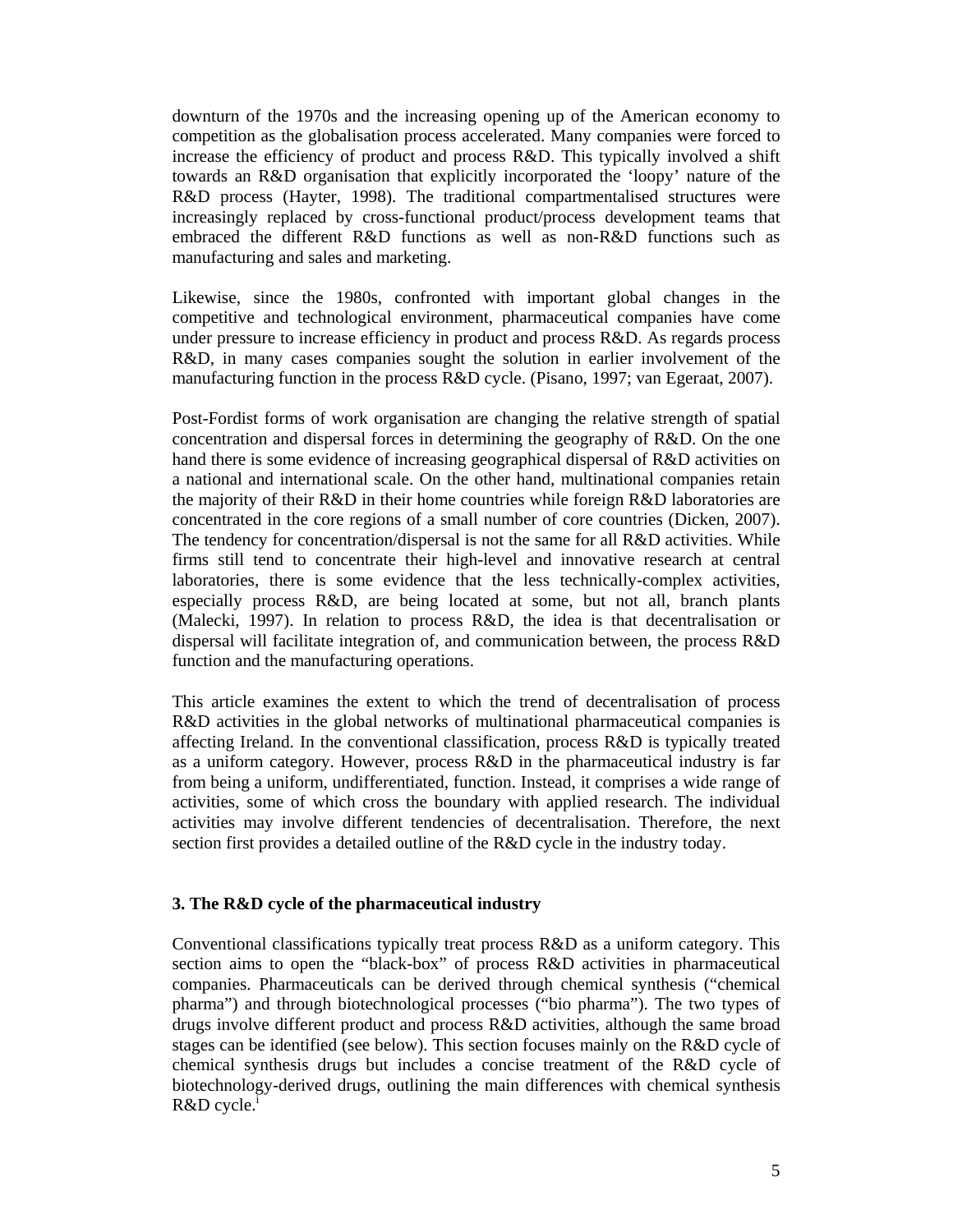In the pharmaceutical industry, product and manufacturing process R&D are strongly integrated, with product R&D strongly influencing the organisation of process R&D. For this reason the core discussion of process R&D will be preceded by an outline of the product R&D activities. The process R&D cycle of pharmaceuticals involves two cycles – one for the active ingredient (the drug substance) and one for the finished drug formulation (the actual tablet, capsule or injection). Although the two cycles are strongly integrated and, as will be discussed, share certain activities/functions, they will be described separately here, starting with the process R&D cycle for the active ingredient.<sup>ii</sup>

#### **3.1 Product R&D for (chemically synthesised) drugs**

Product R&D entails both R&D into new active ingredients (AIs) and R&D into related finished drug formulations (DFs) (the actual tablet, capsule or injection). The product R&D cycle of a chemical synthesis drug can be divided into four stages: discovery, pre-clinical development, clinical development and regulatory approval (see Figure 2). The discovery stage is concerned with research into the causes of diseases and the identification of compounds (AIs) that could be active in relation to certain diseases – commonly referred to as 'leads'. A large number of these leads are assessed for their biological activity. The discovery stage ends with the selection of one or a small number of drug candidates that are believed to have potential for further development.

The product now enters the pre-clinical development stage, during which the candidates are subjected to animal testing to further determine their therapeutic effect and, importantly, their toxicity and side effects, before being tested in humans. After this, the drug enters the clinical development stage, during which the drugs are tested in humans. Clinical development can broadly be divided into three clinical trial phases. Phase I clinical trials are usually small trials during which the drug is administered to healthy volunteers to establish possible adverse side effects. In Phase II trials the drug is administered to a somewhat larger group of persons who have the target disease to investigate the drug's efficacy and side effects. Successful Phase II trials can lead to what the industry refers to as "proof of concept" This sanctions the commencement of the costly Phase III trials, where the drug is tested for efficacy and safety on thousands of patients. If successful, the product enters the regulatory approval stage of the R&D cycle during which an application to sell the drug will be prepared and filed with the regulatory authorities. After being granted a product licence, a company can start the product launch and commercial manufacturing.

Product R&D into the finished DF starts in the pre-clinical stage with 'preformulation studies'.<sup>iii</sup> The responsible unit investigates the physical and chemical properties of a drug substance e.g. particle size, solubility, stability etc. Analytical chemists and pharmacists prepare a number of model formulations for toxicity studies and early clinical trials. The findings guide the choice of inactive ingredients (excipients), the selection of possible formulation recipes and dosage forms (as well as the manufacturing process – see below).<sup>iv</sup> The 'formulation development group' subsequently further refines a number of formulations. This involves further drugexcipient compatibility studies, tests to determine both physical and chemical stability and additional animal tests. Companies generally aim to complete the development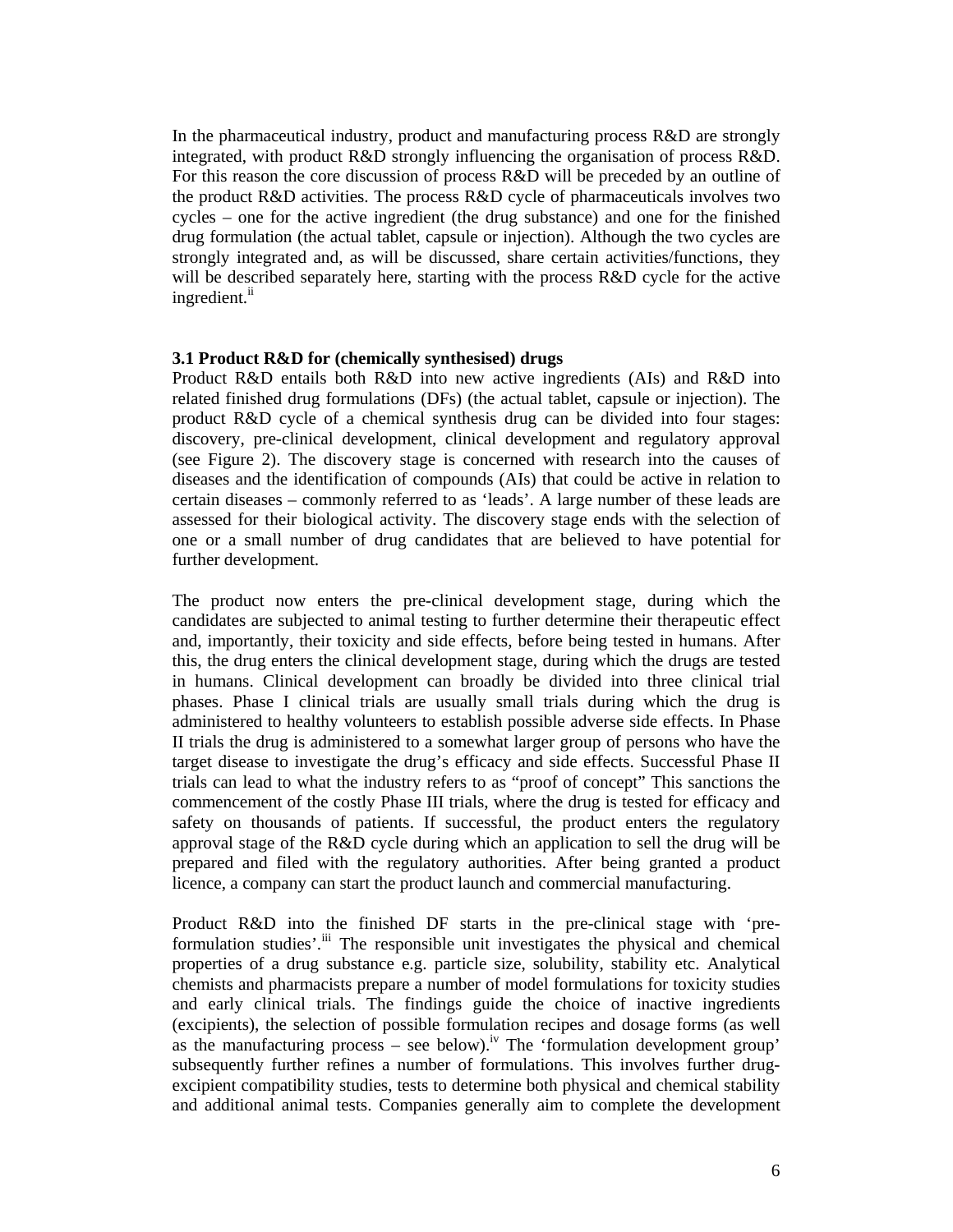and testing of the formulation recipes and dosage forms by the end of Phase II clinical trials.

## *[Insert Figure 2 about here]*

## **3.2 Process R&D cycle for (chemically synthesised) active ingredients**

In parallel with product R&D, and strongly integrated with it, runs process R&D for the active ingredient. The task of process R&D is to develop a manufacturing process for the active ingredient. Any given molecule or compound can be synthesised through a number of 'synthetic routes'. During the discovery phase, medicinal chemists will have synthesised the drug candidate for test purposes. This 'discovery route' is a very inefficient process. During process R&D, process chemists will search for a large scale, efficient and robust process. At the same time process R&D has the task of supplying product to feed the clinical trials.

Process R&D for the AI involves three overlapping phases: process research, pilot development and transfer to commercial manufacturing. Process research usually starts immediately after candidate selection. Process chemists will start by exploring alternative synthetic routes. These are then evaluated, first in "paper experiments" and computer simulation and, after narrowing down the options, in small-scale laboratory experiments. Since the scale of the process can have a strong influence on the process parameters, the process needs to be 'scaled up' in a number of stages. The first step in this scale-up is the evaluation of promising routes at a larger laboratory scale, the 'kilo lab'. This scale increase is also required to produce sufficient material to supply the early clinical trials and the DF R&D function (see below).

In the process development phase the process moves to the pilot plant. The pilot plant scale is more representative of the eventual commercial plant scale. Using the knowledge gained in process research, the process is scaled-up and process parameters are selected. The nature of the activities is changing. Whereas in the process research phase the focus is on understanding the chemistry and developing new synthetic routes, during the development phase the focus shifts to optimising flow rates, equipment design and developing process mechanics – chemists hand over to chemical engineers. An important function of the pilot plant is to produce material for large-scale clinical trials.

Although the boundaries are vague, the process development phase continues to the proof-of-concept point and the start of Phase III clinical trials. Companies generally aim to 'lock down' the process at this point. Major changes after this point mean that the eventual process may not be representative for the process used for the production of clinical trial material, which may lead to additional clinical work. From here on, process development focuses on the final details of the process.

The AI now enters the final phase of the process  $R&D$  cycle – the transfer to the commercial-scale AI plant. Technology transfer is generally carried out by 'commissioning teams' made up of staff from process development and staff from the commercial plant. The actual design and engineering of the commercial facilities and some of the equipment usually will already have started during the process development phase. The documented process is now transferred to the commercial plant, operators are trained and standard operating procedures are written up. Apart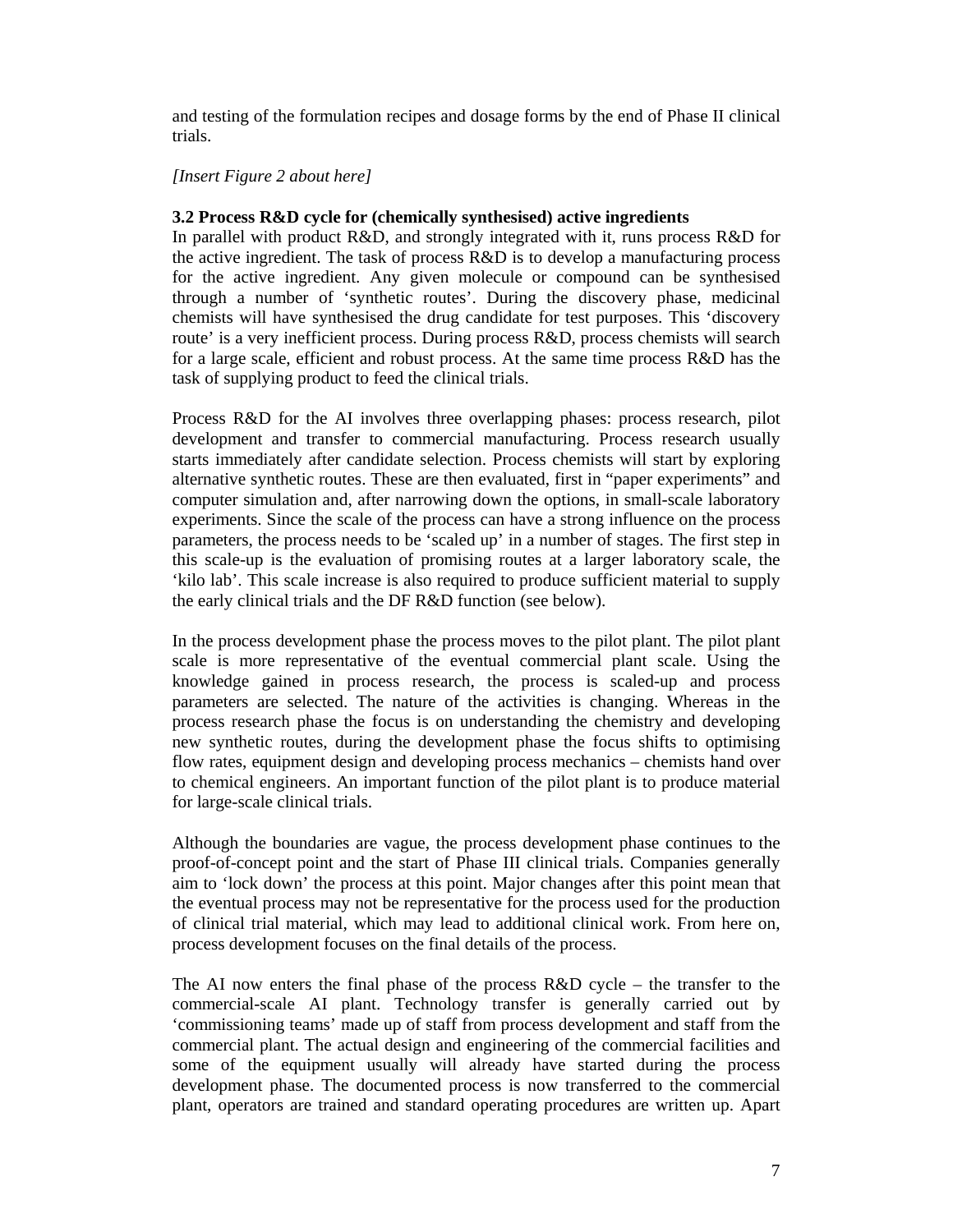from transferring the process, this phase can still involve an element of development in terms of adapting the process to the plant and resolving unforeseen problems. A successful run of validation batches completes the technology transfer. A detailed description of the process will be included in regulatory filing documents.

Technology transfer and regulatory filing are sometimes seen as the end of the process R&D cycle. This is partly because at this point accountability for the process is often handed over to a different section within the company i.e. manufacturing or operations. Yet, process development activities for a particular substance do not come to a complete stop here. During the entire life cycle of the product, technical staff at the plant often continue to carry out continuous improvement. This involves small, incremental, changes to the process that do not require refiling with the regulatory authorities. In addition, under the pressure of supplying clinical trial material and bringing a product to launch as quickly as possible, companies may not have been able to fully explore the possibility of more efficient synthetic routes or processes. Less constrained by time-pressure, many companies will now start a new cycle of process R&D for the same compound, generally referred to as 'second generation'. Such redevelopment activities, although encompassing more than continuous improvement, often do not involve a fundamental route change. It is often more about changing one or two parts of the process.

Although described as a linear process, in reality there is a strong overlap between the phases of the process R&D cycle and the cycle includes many feedback loops. Thus, while evaluating a particular synthetic route in the kilo lab, process research chemists may start exploring new synthetic routes and difficulties encountered in the pilot plant may result in the evaluation of new routes in the process research environment.

#### **3.3 Process R&D cycle for (chemically synthesised) drug formulation**

In parallel with product R&D for the DF (determining the dosage form and recipe) the company needs to develop a manufacturing process for the formulation. The manufacturing process of a DF differs strongly from that of an AI. In the chemical synthesis of an AI, raw materials are transformed through chemical reaction into a final compound – a chemical transformation. In DF manufacturing the AI is combined with other, inactive ingredients (excipients) in a physical transformation process, involving processes such as granulation, drying, blending, compressing, etc. This is arguably a less complex process but can nevertheless involve a substantial development effort.

The distinction between DF process R&D and DF product R&D is not always clearcut, with certain activities/functions playing a role in both areas. Manufacturing process R&D of the DF starts with the 'pre-formulation studies'. Apart from guiding the selection of a formulation recipe and dosage form (product R&D), the findings of the pre-formulation studies also inform the development of the manufacturing process. For example, the physical structural character of an AI can influence the manufacturability of certain dosage forms. The 'formulation process development' group subsequently identifies a potential manufacturing process which is then evaluated and scaled up from a small laboratory scale to an intermediate laboratory scale and finally to a pilot scale in the pilot plant, akin to the process R&D cycle of an AI. As in the AI process R&D cycle, an important function of the DF pilot plant is to produce material for Phase III clinical trials. Very much along the lines of the AI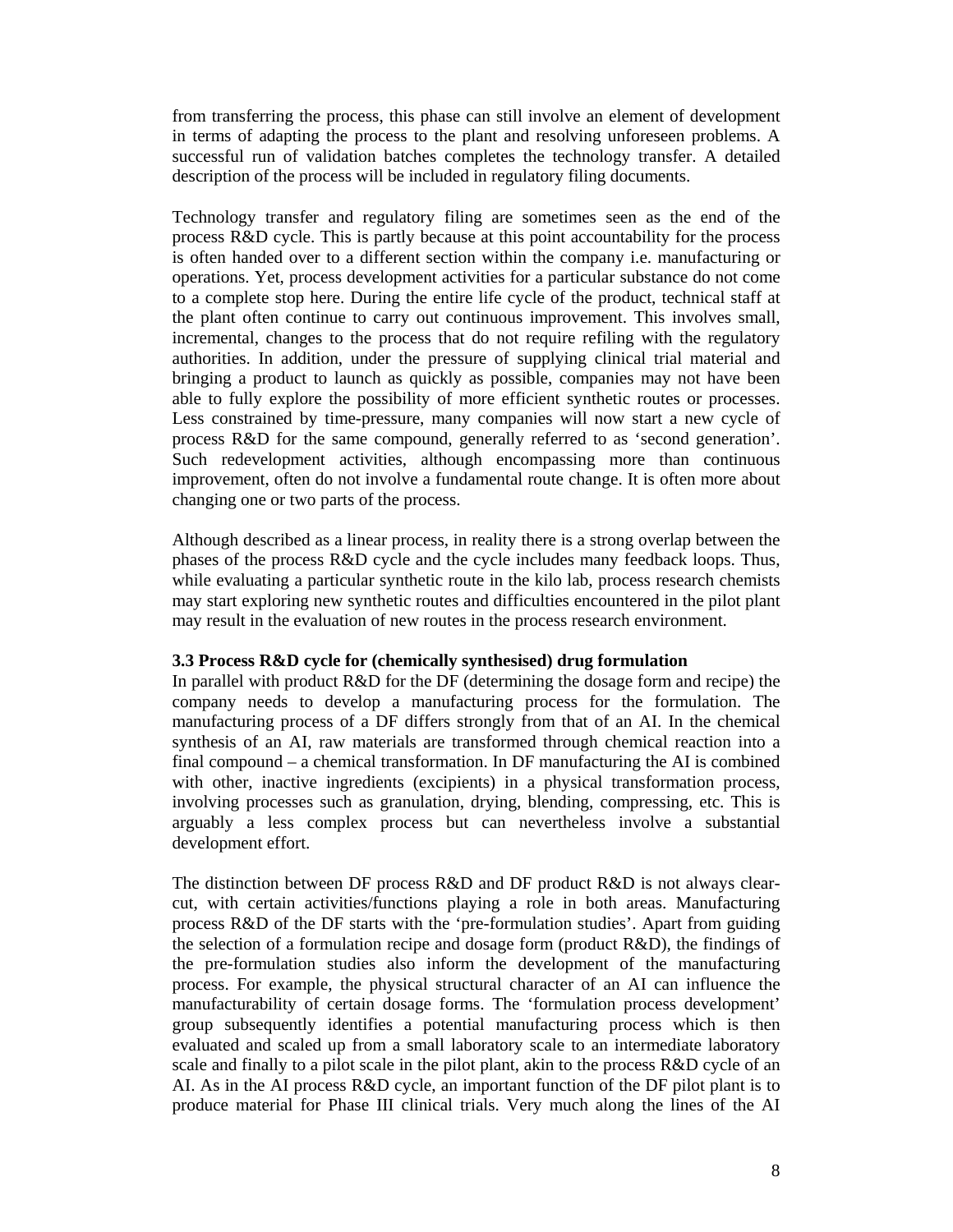process R&D cycle, the manufacturing process R&D cycle for the DF ends with the transfer to the commercial manufacturing plant, validation and regulatory filing, although continuous improvement will continue throughout the life cycle.

The above subsections present a stylised picture of the process R&D cycle. In reality the process R&D cycles can differ from product to product. Depending on the technology involved, the scale of the eventual process and the requirements for regulatory approval, the cycle may not include all of the described stages. For example, in the case of niche products that require relatively small quantities of product, one of the scale-up steps may be omitted.

The various stages in the process R&D cycle require different numbers of researchers with different skill sets. Although all stages can involve skilled and highly educated staff, the early stages in the cycle require a greater number of highly educated and skilled researchers than the later stages.

#### **3.4 Product and process R&D for bio-pharmaceuticals**

Process R&D in bio-pharmaceuticals differs in many ways from that in chemical pharmaceuticals. The differences are due to the nature of the product and the technologies involved. Many physiological processes and diseases involve proteins that are naturally produced by cells in the human body. These proteins are too large and complex to synthesise chemically. However, advances in biotechnology have made it possible to genetically manipulate specific bacterial or mammalian cells that produce the required proteins. The manufacturing process of the active ingredient involves two steps: the growing of cells in bioreactors (upstream process) and the subsequent separation/purification of the protein (downstream process).

Although product and process R&D for biopharmaceuticals is very different from that for chemical pharmaceuticals, it involves the same broad stages (but named differently). Product R&D again involves the four stages of discovery, pre-clinical and clinical development and regulatory approval. But here discovery is not occupied with a search for molecules or 'leads' that may be active in certain diseases - there is only one protein that performs the specific function. Instead, discovery is occupied with isolating the gene that is responsible for the production of the particular protein and the insertion of this gene into a bacterial or mammalian host cell. The end product of the discovery phase is a cell-line or a set of cell-lines that produce the required specific protein and a method for isolating or purifying the protein. In a sense, there are no candidates in biopharmaceuticals - there is only one protein<sup>v</sup>.

Process R&D for bio-pharmaceutical AIs involves the three overlapping phases of process research, process development and transfer to the commercial plant. Process research and process development involve the exploration and evaluation of promising cell line options and experimentation with upstream and downstream process parameters, first at a small scale (shake flasks), followed by bench-top reactor scale and subsequently at intermediate scale. The process R&D cycle for the AI ends with the transfer to the commercial manufacturing plant, validation and regulatory filing, similar to the AI cycle of chemically-derived AIs. The process R&D cycle of bio-pharmaceutical DFs is in principle not different from that of chemically derived pharmaceuticals.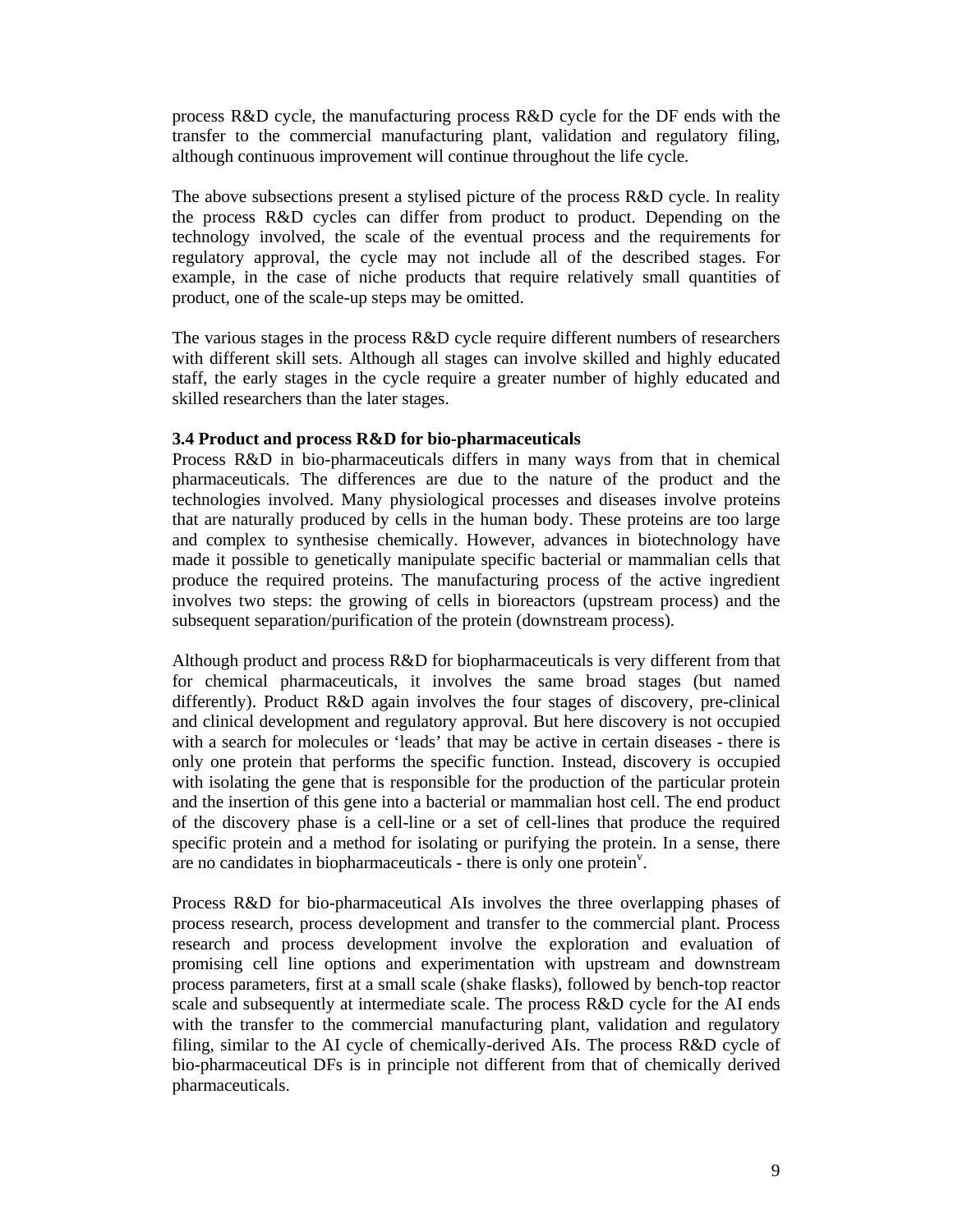#### **4. Process R&D activities in pharmaceutical firms in Ireland**

#### **4.1 Data sources**

The analysis of Ireland's role in process R&D which follows is based on data collected from two sources: multiple interviews at 13 selected pharmaceutical companies and a mail survey of all pharmaceutical companies in Ireland. Semistructured, face-to-face, interviews were conducted with senior staff at twelve major pharmaceutical plants in the period 2005-2006. A total of 53 staff members were interviewed, including general managers, materials managers, personnel managers and process development managers. The material presented in this paper is based mainly on information obtained during the interviews with the process development managers. In one case interviews were conducted with global process development managers located at global headquarters. These interviews were used, *inter alia*, to obtain detailed micro-level data about the dynamics of the global organisation and spatial configuration of process R&D activities in the pharmaceutical companies, with particular reference to the relative role played by the Irish subsidiaries in these activities. The selection process ensured that the sample included companies in different sub-sectors (drug product and drug formulation), from different nationalities (US, UK, Swiss, French, Japanese and Irish), with different levels of involvement in process R&D and with different locations in Ireland.

In addition, a mail-survey was conducted of all pharmaceutical establishments in Ireland in the period 2006-2007. A list of pharmaceutical companies was obtained from the annual Employment Survey of manufacturing operations in Ireland, conducted by Forfás (the National Policy Advisory Board for Enterprise, Trade, Science, Technology and Innovation). This list was thoroughly checked and amended on the basis of information obtained through Internet-based research combined with short telephone interviews. $\overline{v}$  Establishments with only a marketing or distribution function were excluded. In addition, a small number of establishments were excluded because they were still in the construction phase. The final list included 80 establishments.

Process development managers or managers of technical services were personally approached and asked to complete a two-page questionnaire. Following an intensive survey administration process, 76 useable questionnaires were returned - a response rate of 95 per cent. The Forfás Employment Survey shows that the 76 respondent companies represent 92 per cent of all employees employed by the listed pharmaceutical companies. The survey therefore covers nearly the entire Pharmaceutical industry. Table 1 presents the characteristics of the sample of 76 respondent companies. About a third of the establishments were exclusively involved in the production of active ingredients, 58 percent in drug formulation and the remaining 8 percent manufactured both active ingredients and drug formulations. Foreign companies made up 84% of the sample and 95% of employment. Nearly all (10 out of 12) indigenous companies were exclusively involved in the production of drug formulations. Four of the 76 establishments produced biopharmaceutical active ingredients in fermentation plants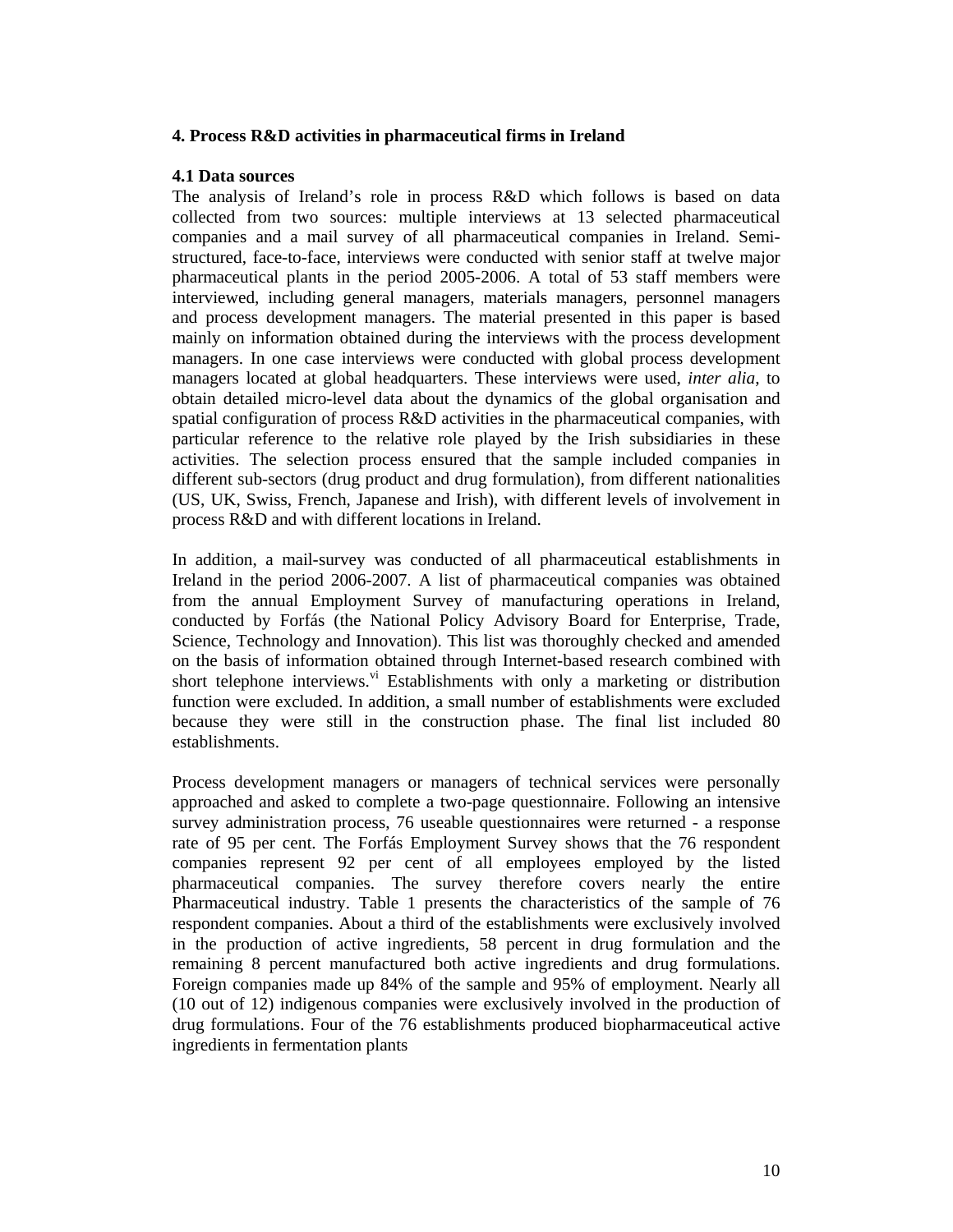|                                  | Number<br>companies | of | Percentage<br>companies | of  | Percentage<br>employees | of  |
|----------------------------------|---------------------|----|-------------------------|-----|-------------------------|-----|
| Irish companies                  |                     | 12 |                         | 16% |                         | 5%  |
| Foreign companies                |                     | 64 |                         | 84% |                         | 95% |
|                                  |                     |    |                         |     |                         |     |
| Active ingredients               |                     | 26 |                         | 34% |                         | 32% |
| Drug formulation                 |                     | 14 |                         | 58% |                         | 57% |
| Both active ingredients and drug |                     | 6  |                         | 8%  |                         | 11% |
| formulations                     |                     |    |                         |     |                         |     |
|                                  |                     |    |                         |     |                         |     |
| Chemical pharmaceuticals and bio |                     | 72 |                         | 95% |                         | 89% |
| pharmaceutical drug formulation  |                     |    |                         |     |                         |     |
| Bio pharmaceuticals (active      |                     | 4  |                         | 5%  |                         | 11% |
| ingredients)                     |                     |    |                         |     |                         |     |

**Table 1: Characteristics of the 76 respondent companies** 

The questionnaire sought information on, *inter alia*, the age of the establishment, the product, the number of employees involved in process R&D and their education level, and the role of the local units in the global process R&D networks of the companies. As regards the latter, it was recognised that the post-Fordist organisation of process R&D tends to involve global project teams made up of staff of different R&D functions as well as manufacturing and marketing. In such structures, local units tend to have at least some input in most process R&D activities and it is often not possible to characterise the location of the various activities in terms of "here or there". To get an insight into the relative role of the local units in the overall network, in this research respondents were asked to rate the relative input of the local staff in various process R&D activities on a seven-point Likert scale  $(1 = no input; 7 = sole$ ownership).

The same questionnaires were used for drug substance and drug product plants. The questionnaire worked with generic names for the various process R&D categories that suited plants in both the drug substance and drug products sub-sectors. Categories at the same stage in the process R&D cycle were combined. For example the category "derive initial routes and preliminary evaluation" of the drug substance cycle was combined with "derive initial process options and preliminary evaluation" of the drug formulation cycle into the generic category "derive initial route/process options and preliminary evaluation (paper experiments)". For clarity reasons, the questionnaire sent to the four biopharmaceutical active ingredients (fermentation) plants included a slightly different categorisation.<sup>vii</sup>

Follow-up phone calls to some of the respondent firms were made in order to clarify answers and obtain supplementary information. These phone calls often provided valuable qualitative information on process R&D activities that informed the analysis

The results of the company interviews and mail survey are used in a complementary way to analyse the process R&D activities in the Irish pharmaceutical industry. The quantitative data from the mail survey are used to construct a broad overview of process R&D in the Irish pharmaceutical industry and the relative role of Irish establishments in the various process R&D activities. The interview data serve to obtain a more detailed and nuanced understanding of the relative role of Irish establishments, notably the changing nature of this role.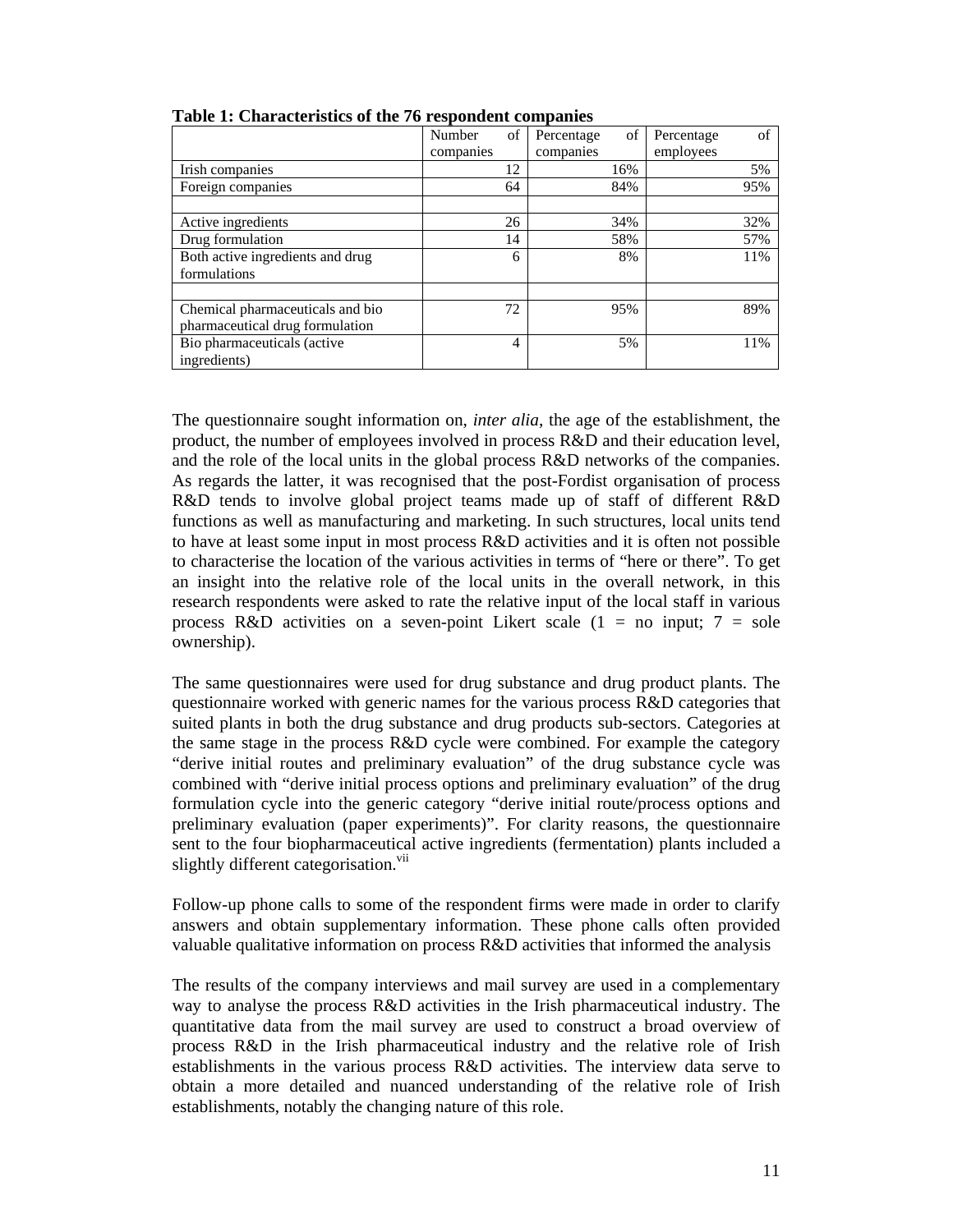#### **4.2 The scale of process R&D in Ireland**

The survey of pharmaceutical firms in Ireland shows that, at the end of 2006, the 76 respondent companies employed a total of 800 staff involved in process R&D, irrespective of the proportion of their time spend on these activities. These people were either part of dedicated process R&D units or were employed in other functions such as production, technical support, quality control, etc. Most people spent only part of their time on process R&D activities. Respondents were asked to estimate the average of the proportion of their time that the people involved spent on process R&D activities. Based on this information it is estimated that process R&D employed the equivalent of 580 full-time people.

The average number of people involved in process R&D per firm was 10.5 but the distribution is strongly skewed (see Figure 3). More than 40 percent of the companies had less then 5 staff involved in process R&D while in two thirds of the companies less then 10 people were involved. Four companies had over 50 people involved. In one case the high figure was related to the fact that the establishment was still partly in the ramp-up phase. A large part of the staff was therefore involved in process R&D activities as defined in this research but the majority would have subsequently been transferred into manufacturing after the start-up phase.

## *[Insert Figure 3 here]*

The survey confirms the rapid recent expansion of process R&D activities in Ireland. In the six-year period between 2000 and end-2006, the number of people involved in process R&D in the responding companies nearly doubled, from 408 to 800.<sup>viii</sup> To put this growth in perspective, total employment in the 76 respondent companies grew by 36 per cent over the same period. On average the plants that existed in 2000 had an additional three staff involved in process R&D in 2006. Figure 4 shows that 22 per cent of these plants experienced no change in the number of persons involved, while eight per cent increased their process R&D staff numbers by more than 10 people. Six per cent of the incumbent operations experienced a reduction in process R&D staff. The twelve operations that entered the sector since 2000 employed an average of 17 people involved in process R&D activities in 2006. Apart from the fact that some of these companies engaged a greater number of staff in process R&D during the rampup phase, this greater growth in employment of process R&D staff is partly explained by the relative size of some of the new operations in question.

## *[Insert Figure 4 here]*

As for the future, 38 per cent of the respondent companies had concrete plans to expand their process R&D activities in Ireland over the next five years. Out of the 31 companies with concrete expansion plans, 27 provided an estimate of the additional process R&D staff requirements over this period, amounting to a total of 311 additional staff. The total increase in the sector will most likely be far greater than this since the question only referred to concrete plans. Almost half of the 311 staff are accounted for by just three companies which were planning major expansions. Staff numbers involved in the other planned expansions ranged from one to 20.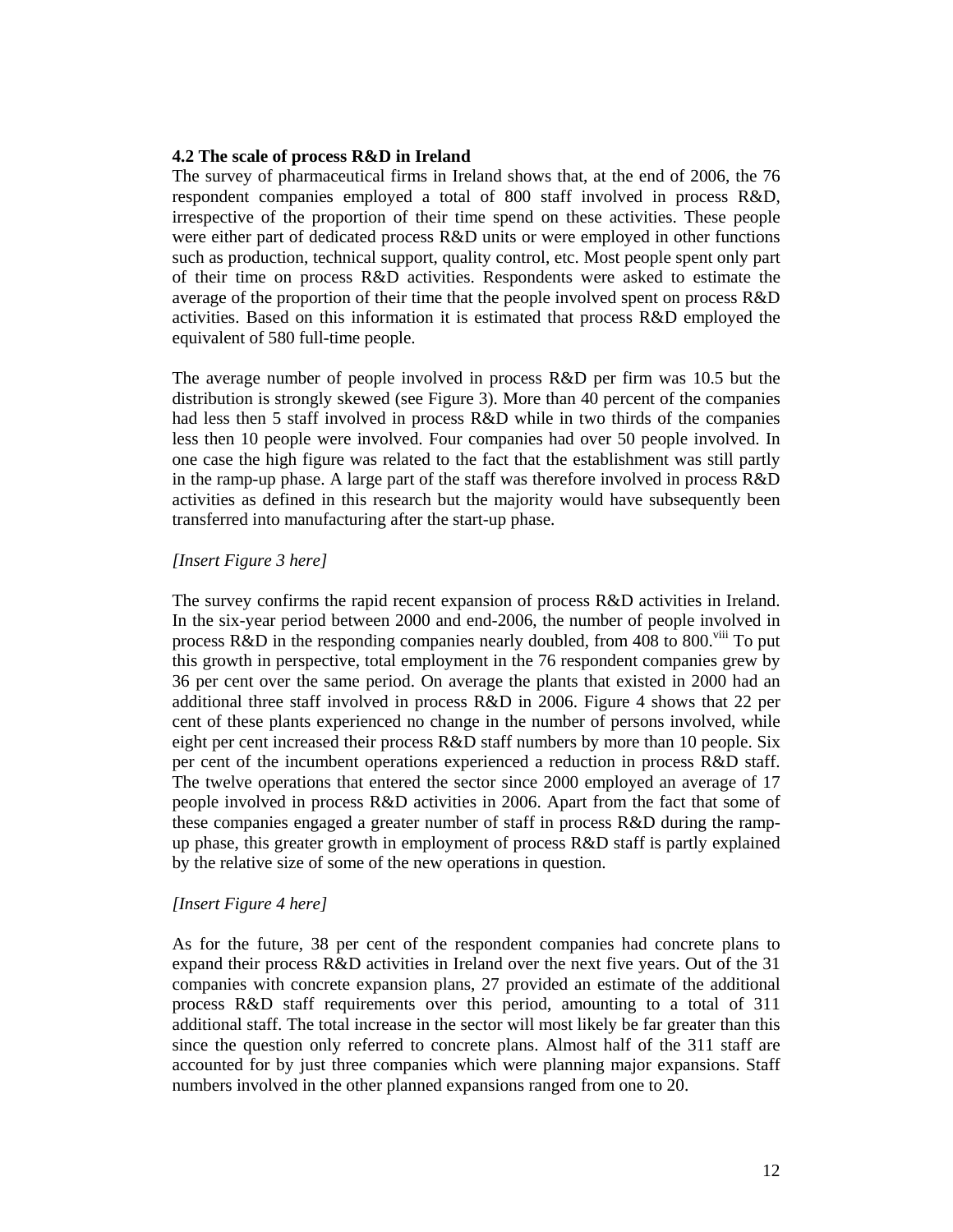## **4.3 The scope of process R&D in Ireland**

Although impressive in their own right, the above figures tell us little about Ireland's relative role in the global process R&D networks of the respondent firms. To get an insight into this role, respondents were asked to rate the relative input of the local staff in various process R&D activities on a seven-point Likert scale ( $1 = no$  input;  $7 = sole$ ) ownership). This section first discusses the results of the drug substance and drug products sub-sectors combined, followed by a discussion of the differences between the sub-sectors.

Most indigenous companies and a small number of foreign-owned companies were single-site operations. In these cases the question regarding the relative input of local staff is not relevant since the local establishments had full ownership of all activities that were relevant to the companies in question. Because of this, the following discussion only pertains to the 62 multi-site companies (companies with manufacturing or research operations in more than one country) in the survey. Not all research categories were relevant to all companies. For example, some companies producing over-the-counter and generic pharmaceuticals did not have to go through elaborate phase I and phase II clinical trials. Therefore the results for the various research activities pertain to different numbers of companies (ranging from 58 to 62).

| radio 2 meetrum of local bahr in<br><b>Process Replacements</b>                    |      |      |      |                |      |      |      |     |      |  |  |
|------------------------------------------------------------------------------------|------|------|------|----------------|------|------|------|-----|------|--|--|
|                                                                                    |      | 2    | 3    | $\overline{4}$ | 5    | 6    | 7    |     | mean |  |  |
| Pre-formulation studies.                                                           | 74.6 | 6.8  | 0.0  | 1.7            | 5.1  | 3.4  | 8.5  | 100 | 2.0  |  |  |
| Derive initial route / process options and<br>preliminary evaluation               | 71.0 | 11.3 | 1.6  | 3.2            | 6.5  | 1.6  | 4.8  | 100 | 1.9  |  |  |
| Evaluate in small scale experiments                                                | 63.9 | 13.1 | 3.3  | 3.3            | 4.9  | 1.6  | 9.8  | 100 | 2.2  |  |  |
| Evaluate in kilo lab                                                               | 62.1 | 10.3 | 5.2  | 1.7            | 5.2  | 6.9  | 8.6  | 100 | 2.3  |  |  |
| Production for phase II clinical trials                                            | 52.8 | 13.2 | 5.7  | 5.7            | 7.5  | 1.9  | 13.2 | 100 | 2.6  |  |  |
| Evaluate and optimise process in pilot plant<br>prior to phase III clinical trials | 39.6 | 17.0 | 17.0 | 7.5            | 5.7  | 5.7  | 7.5  | 100 | 2.7  |  |  |
| Production for phase III clinical trials                                           | 25.9 | 5.6  | 9.3  | 9.3            | 14.8 | 16.7 | 18.5 | 100 | 4.1  |  |  |
| Evaluate and optimise process in pilot plant<br>during phase III clinical trials   | 27.8 | 9.3  | 14.8 | 7.4            | 16.7 | 13.0 | 11.1 | 100 | 3.6  |  |  |
| Equipment design                                                                   | 9.7  | 9.7  | 11.3 | 14.5           | 19.4 | 19.4 | 16.1 | 100 | 4.5  |  |  |
| Optimisation in commercial plant (pre filing)                                      | 4.8  | 3.2  | 3.2  | 6.5            | 16.1 | 21.0 | 45.2 | 100 | 5.7  |  |  |
| Validation                                                                         | 0.0  | 0.0  | 3.2  | 4.8            | 6.5  | 22.6 | 62.9 | 100 | 6.4  |  |  |
| Continuous improvement                                                             | 0.0  | 1.6  | 0.0  | 1.6            | 9.7  | 21.0 | 66.1 | 100 | 6.5  |  |  |
| Development of second generation process<br>(outside filing parameters)            | 9.8  | 8.2  | 14.8 | 4.9            | 14.8 | 11.5 | 36.1 | 100 | 4.9  |  |  |

**Table 2 Involvement of local staff in process R&D activities** 

Note: scores on a 7-point Likert scale  $(1 = no input; 7 = sole ownership)$ 

Table 2 and Figure 5 present the average scores accorded by the respondents to the various research activities. The column with the title "1" states the percentage of relevant companies that accorded a score of 1 to their involvement in a particular research category, and so forth. The final column lists the mean scores for involvement of the local companies in the various research categories. The results show that the Irish companies tend to have very little involvement in the early stages of the process R&D cycle. The mean score for involvement in 'pre-formulation studies' (2.0) indicates a very low level of involvement. Threequarters of the establishments for which this activity was relevant had no input in it while only 5 per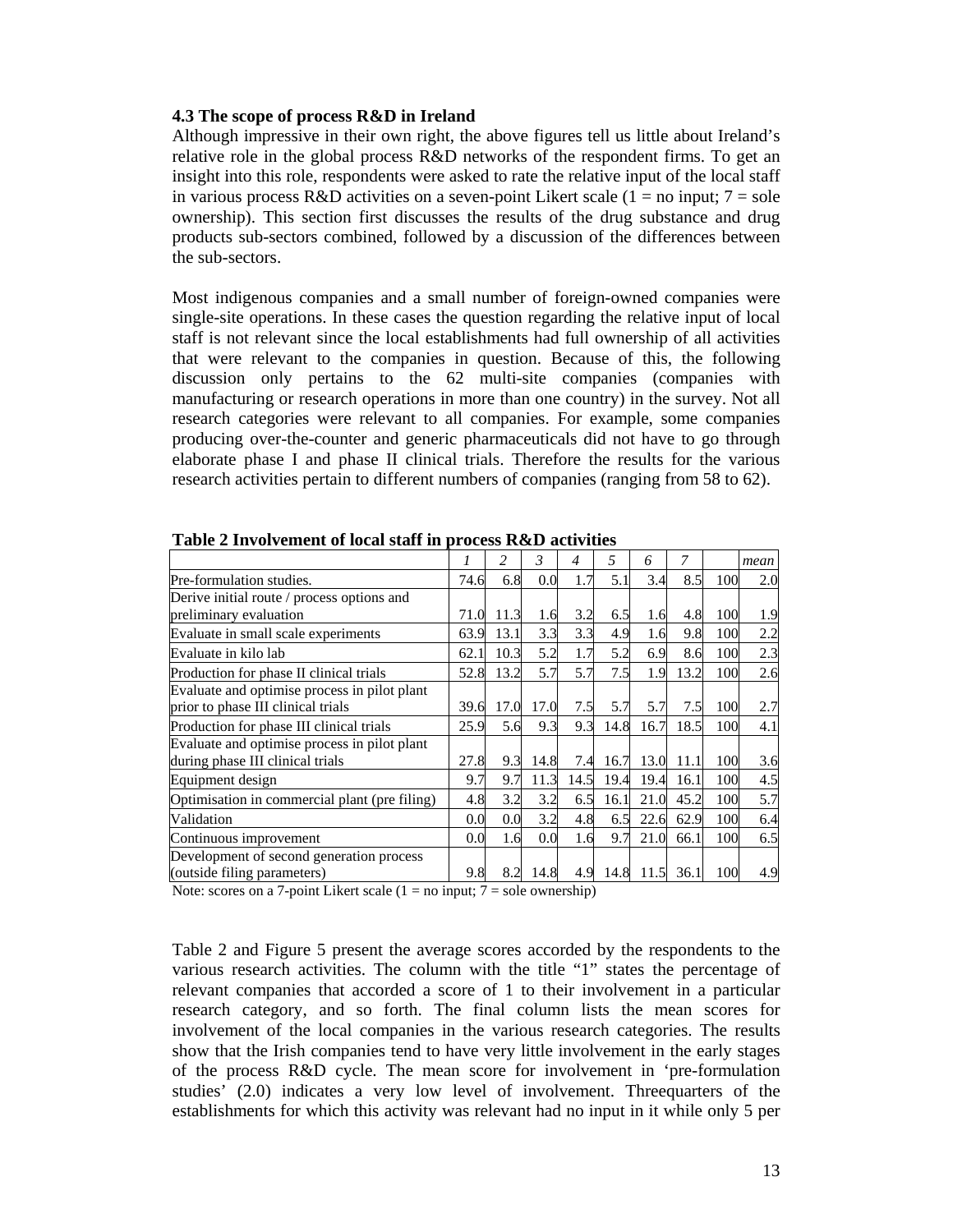cent had sole ownership. The mean score for 'deriving initial route/process options and preliminary evaluation through paper experiments' was even lower (1.9). Here again, a large proportion of the relevant establishments had no input whatsoever while only 5 per cent had sole ownership. The mean scores for 'evaluation in small-scale experiments' and 'evaluation in kilo lab' were only marginally higher and the percentage of establishments having full ownership remained below 10 per cent.

### *[Insert Figure 5 about here]*

The interviews confirmed that local technology staff were generally involved in process R&D as members of global project teams made up of staff from R&D and the manufacturing organisations from various geographies. Such teams are set up at an early stage of the process R&D cycle to facilitate an early involvement of all the relevant functions, including manufacturing, and to streamline the transition between the various stages and locations.

The involvement of the Irish establishments rose at the phase II clinical trials stage. The mean score for involvement in "production for phase II clinical trials" was 2.6 while the mean score for involvement in 'evaluation and optimisation of the process' at this stage was 2.7. However the mean scores conceal significant differences between the Irish involvement in the two activities. Of the establishments for which production for phase II clinical trials was a relevant category, only 47 per cent had at least some input (scoring 2 to 7) in this activity. Sixty per cent of the same group of establishments had at least some input in the evaluation of the process at this stage. Although a greater proportion of companies had some involvement in evaluation/optimisation, this involvement tended to be very limited, with over onethird of the respondents scoring either two or three. At the other end of the scale, a substantially larger proportion of establishments in the same group had full ownership of production for phase II clinical trials (13.2%) than of the evaluation/optimisation of the process (7.5%).

The pattern is even more pronounced in the context of phase III clinical trials. The involvement of the local establishments at this stage was substantially greater, with a mean score of 4.1 for 'production' and 3.6 for 'evaluation/optimisation'. Again the proportion of relevant establishments with no input in 'production' was somewhat smaller than the proportion that had no input in the 'evaluation/optimisation'. At the same time, 35 per cent of the relevant companies rated their involvement in production of phase III batches at a score of six or seven compared with only 24 per cent in relation to evaluation/optimisation activities.

This pattern reflects the fact that the staff involved in process R&D in Irish pilot plants and commercial plants are focussing on the production aspect of process R&D activities. As shown in Section 3, apart from developing the manufacturing process, a second important function of pilot plants is to produce material for large-scale clinical trials. The survey data suggest, and the interviews confirm, that in a substantial number of cases the main function of the staff involved in process development was the manufacture of material to support clinical trials. A large part of the evaluation/optimisation is carried out by staff from the process R&D groups in the core global research locations, both at these core locations and/or at the site in Ireland.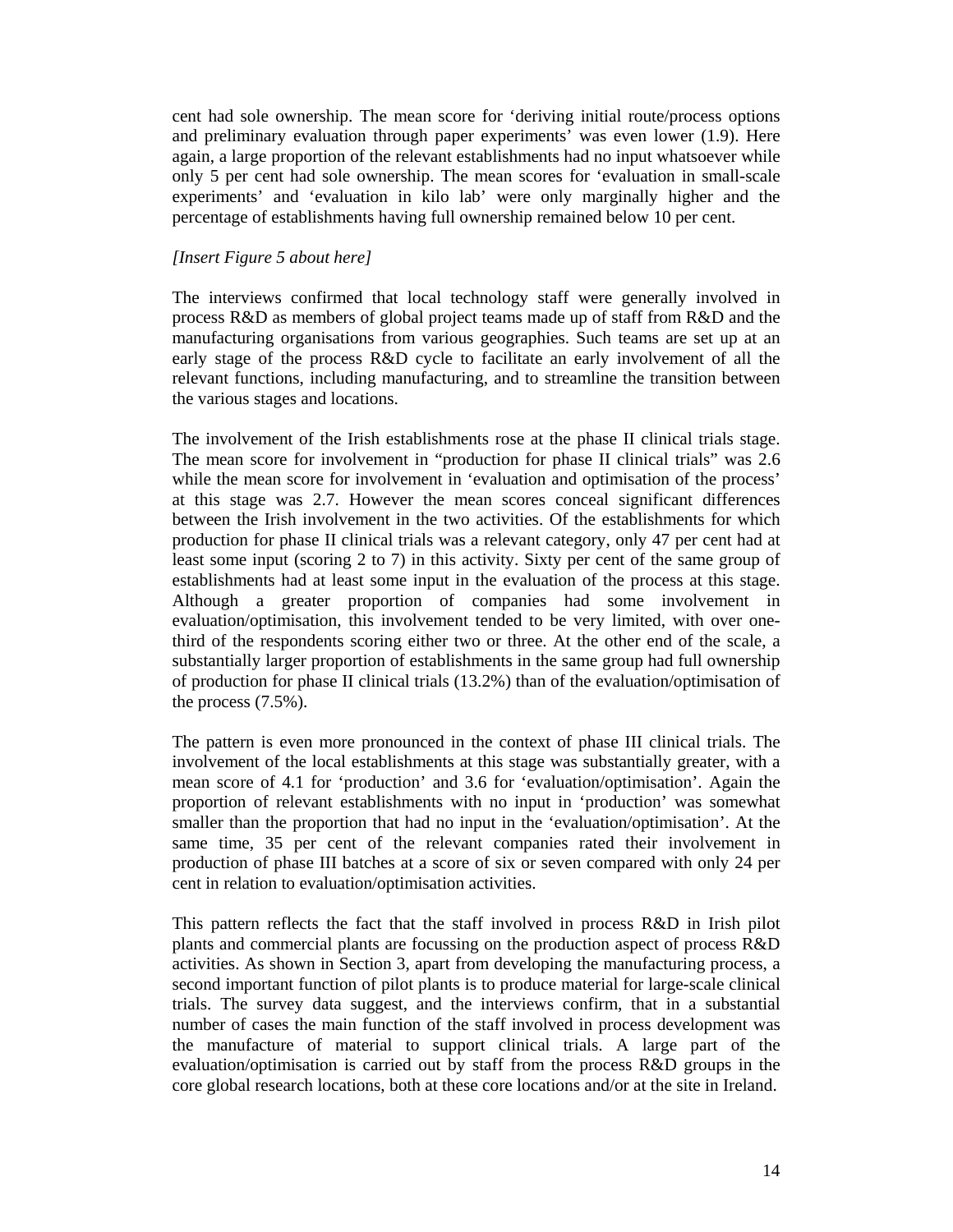In many cases, staff from the Irish units, as members of the global project teams, have some involvement in evaluation/optimisation, even if not involved in the production of the evaluation batches. In some cases local staff have a strong input in the evaluation of the batches and subsequent optimisation of the process. However, more often the involvement is very limited, particularly at the early stages. One respondent who gave a rating of three to his establishment's involvement in evaluation/optimisation during phase III clinical trials commented: "We do produce for clinical trials but the scope of our activities is clearly defined by the guys in the US and therefore our involvement in optimisation is limited as well. But we acquire in-depth knowledge and are involved in discussions."

The mean score for involvement in equipment design wais 4.5. Although more than half the companies scored 5 or higher, a substantial group of companies (31 per cent) had either a rather limited involvement in this activity or none at all. As expected, the involvement of the Irish establishments tends to rise significantly at the stage of 'optimisation in the commercial plant (pre-filing)'. This optimisation is part of the broader technology transfer phase. Technology transfer essentially involves taking a process from the pilot plant scale and replicating it with, preferably, minor changes (optimisation) at the commercial manufacturing plant. This activity is typically organised through commissioning teams that include staff from the transferring location and, on the receiving end, local staff with responsibility for new product introductions.

The data indicate that local staff have a high level of involvement in the actual optimisation activities (mean score of 5.7). In 45 per cent of the cases local staff had full ownership while 37 per cent of the respondents indicated a high level of involvement (scoring a 5 or a 6). These figures pertain to situations where no major process changes are necessary. Significant changes require a strong involvement of the transferring location but such changes tend to be avoided at this stage. Instead companies prefer to divert the making of major changes to the development of second generation processes. Local staff tend to have an even greater involvement in the running of 'validation' batches, with 63 per cent of the respondents indicating full ownership.

'Continuous improvement activities after filing' tend to be carried out almost entirely by the local staff. The mean score for this activity is 6.5 with two thirds of the respondents stating they had full ownership. At this stage staff from the core research locations tend to have a very limited, more consultative, role. In many cases there is not even a requirement to formally communicate improvements to the central research locations. However, information on process improvements continues to be shared and discussed with the central research locations and other functional units through the global project teams and technology networks.

Finally, the mean score for the level of involvement drops to 4.9 with respect to the 'development of second generation processes (outside filing)'. 36 per cent of the respondents stated that they had total ownership of this activity. It is important to appreciate that this category does not involve a single activity but can involve all the previous ones. In addition, the development of second-generation processes entails very different activities from company to company. In many companies it involves relatively minor changes, requiring limited technological resources, while in other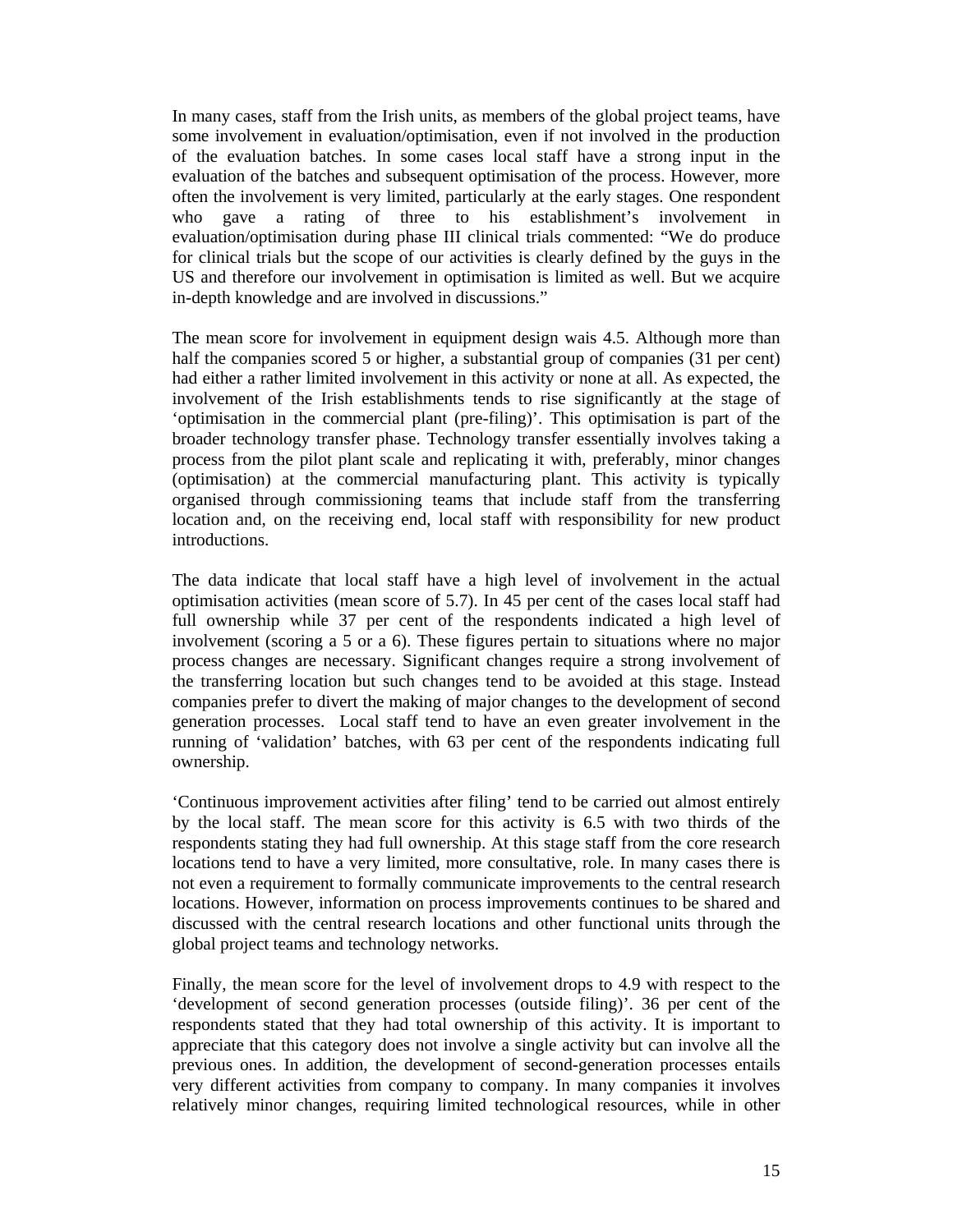companies it involves the development of an entirely different chemical route, basically repeating the process R&D cycle. Many of the companies which stated that they had total ownership of the development of the second generation process were likely to be part of the first group. At the same time, the substantial number of companies giving evidence of more limited involvement included companies from the second group. One establishment that included a global dedicated second-generation process development group reported how, even in this case, a substantial part of the activities was carried out by staff of the central research groups:

Basically, the way it actually works is that we are responsible for finding the second-generation products. We would identify where the needs are, because we work for manufacturing and then we find out what the solution is and we don't care where the solution is. […] It could be a research unit in [head quarters], or it could be ourselves. It depends on the complexity. [...] We have done some [second generation process R&D]. (Manager global process development unit, AI plant, firm 5, 2006)

Overall the data clearly show that the involvement of the Irish staff in process R&D only becomes substantial after the proof-of-concept point, at the start of phase III clinical trials. As pointed out in the outline of the process R&D cycles, this is the point at which companies generally want to have locked down the process parameters. From here on process R&D activities focus on the final details of the process and technology transfer.

Figure 6 breaks down the data between drug substance and drug formulation establishments. Five multi-location companies which produced both substances and formulations were excluded from the analysis. The data suggest that there is no strong link between sub-sector and level of involvement. For most categories, the differences in the average level of involvement of the two groups of establishments were relatively small. The largest differences occur in the areas of 'equipment design' (0.9 points) and 'evaluation of route/process options in the kilo lab' (0.8 points), with drug substance establishments scoring higher in both cases. However, there is no obvious pattern in the differences, with the drug substance companies having a greater involvement in eight of the categories and drug formulation companies having a greater involvement in five.

*[Insert Figure 6 about here]* 

## **4.4 The sophistication of the process R&D in Ireland**

The education profile of staff involved in process R&D can be used as an indicator of the quality or sophistication of the process R&D activities being carried out in Ireland. The survey shows that the process R&D activities in the Irish pharmaceutical industry employ a substantial number of highly skilled people. Overall, 30 per cent of the 800 people involved held a PhD as their highest level of academic attainment, 19 per cent held a Masters degree, while a further 46 per cent held a third-level degree.

The number of PhDs varied considerably between companies. One third of the companies did not employ a single PhD in process R&D while another third employed more then 3 PhDs, including one company which employed 40. The number of PhDs employed is partly a reflection of the size of the overall operations.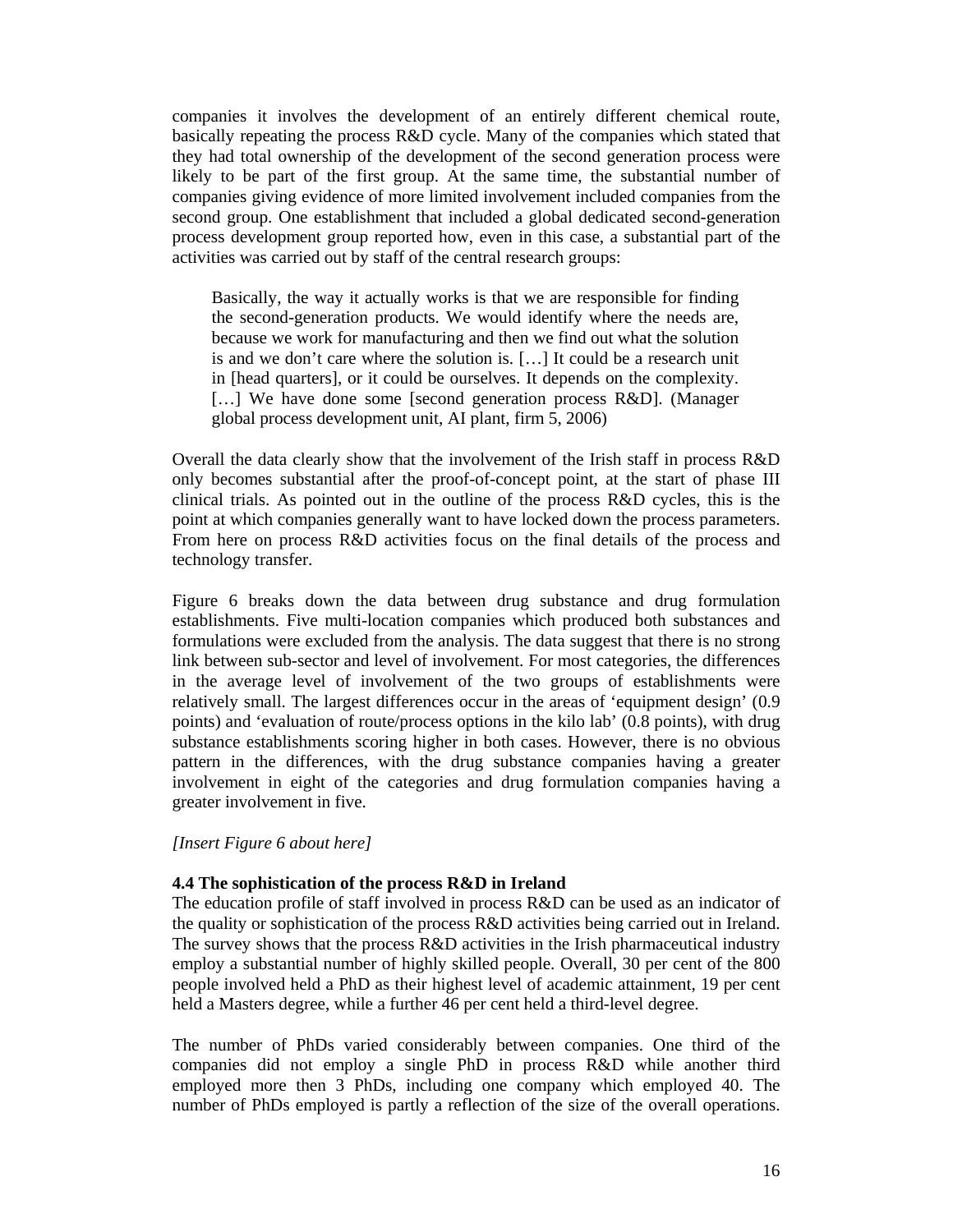But even when we control for overall establishment size, the numbers vary substantially. Figure 7 presents the numbers of PhDs as a percentage of all staff employed per establishment in 2006. In the great majority of cases the number of PhDs in process R&D accounted for less then 3 per cent of all staff. In 11 per cent of the companies PhDs accounted for between 5 and 10 per cent of staff while in two companies they made up as much as 13 per cent of staff.

## *[Insert Figure 7 about here]*

## *[Insert Figure 8 about here]*

The number of PhDs involved in process R&D varied strongly by sub-sector, with drug formulation plants tending to employ fewer numbers than active ingredient plants. Figure 8 shows that half of the drug formulation plants did not employ a single PhD in process R&D, compared to only four per cent of the active ingredient plants. At the other end of the scale, two thirds of the active ingredient plants employed 3 or more PhDs in process R&D compared to only 14 per cent of the drug formulation plants. Thus, although the previous section showed that the two sub-sectors tend to be involved in the same, final, stages of the process R&D cycle, in the active ingredient sub-sector these stages tend to involve staff with a higher level of education.

## **4.5 Evolution of process R&D**

Section 4.2 showed that the number of people involved in process R&D has grown in a substantial number of establishments and that employment in process R&D has grown faster than total employment in the pharmaceutical companies. This section investigates the evolution of the process R&D activities in terms of the actual scope of the activities and the role of the Irish establishments.

The interviews confirmed that the greater role of Irish subsidiaries in process R&D was primarily driven by global changes in the competitive and technological environment since the 1980s (Van Egeraat, 2007*).* As pointed out earlier in the paper, pharmaceutical companies have come under pressure to increase efficiency in R&D and have located process R&D activities near branch plants to facilitate integration of, and communication between, the process R&D function and the manufacturing operations. In most of the Irish subsidiaries the greater role did not develop overnight, however. The interviews showed that, although some, more recently established, operations have been involved in a relatively broad range of process R&D activities from the start of operations, the evolution of the role of most establishments is characterised by incremental upgrading.

Most interviewed plants had a very limited role in process R&D at the time of establishment. Typically, involvement in process R&D originated from a manufacturing support or technical services unit such as can be found in most pharmaceutical plants. Over time these units increased their involvement in a range of process R&D activities, notably continuous improvement, and technology-transferrelated activities such as running of validation batches and optimisation. This typically was a gradual process which typically led to the formation of a separate group within technical services or the establishment of a separate process development unit. "It gets to a state where you give it a name" (Manager Process Technology Unit, formulation plant, firm 8, 2006).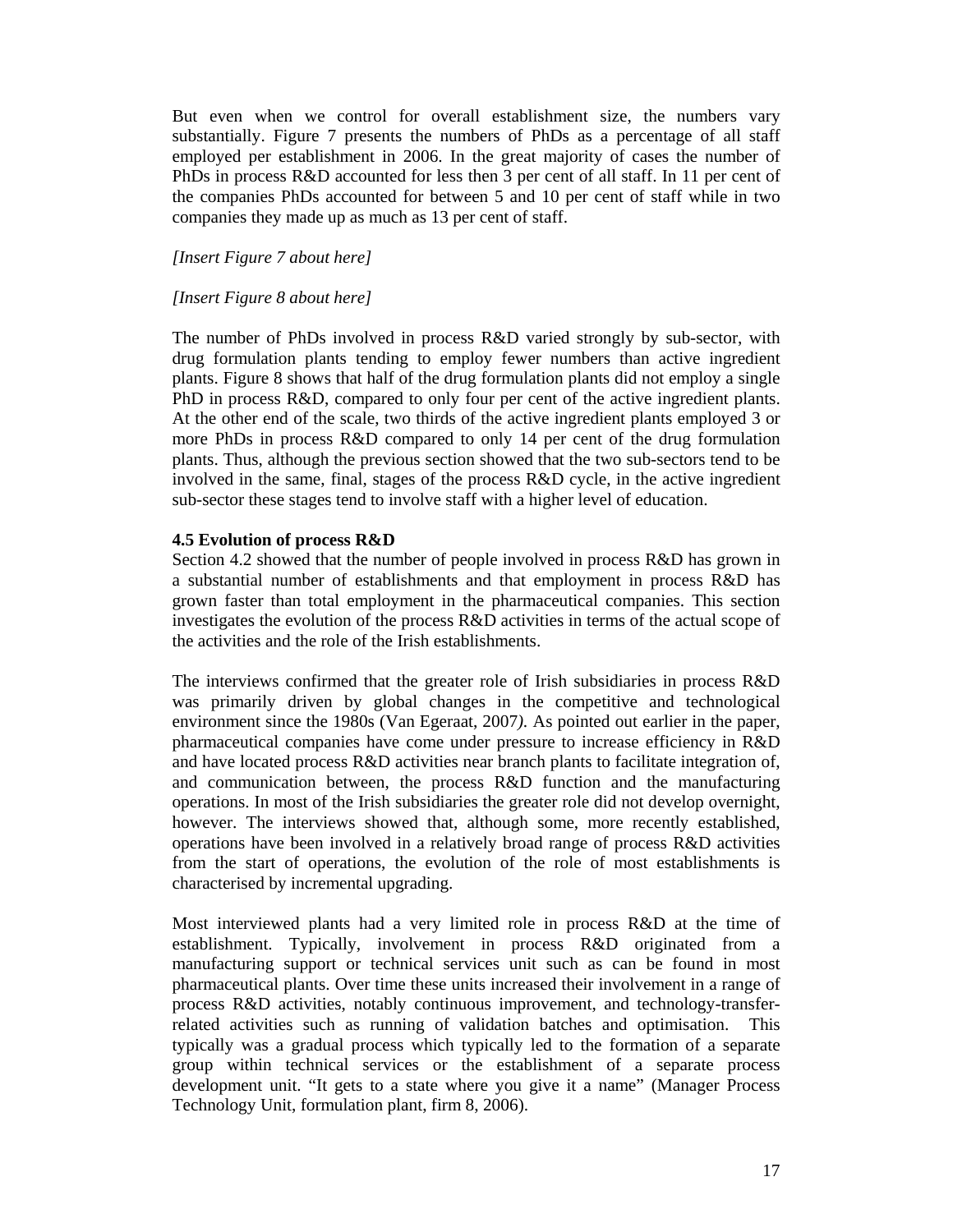In some cases such upgrading was followed by the establishment of a pilot plant, which would typically have had multiple functions. It would have served as a troubleshooting facility to facilitate the continuous improvement and optimisation activities, and as a production unit for clinical trials. These developments, in turn, have in some cases led to an earlier and more substantial involvement of local staff in the up-stream stages of the process R&D cycle. Local establishments that have reached this level of involvement and mandate are typically considered as one of the few 'strategic sites' in the global network of the company, with responsibility for new product launches. In a very small number of cases such developments have been followed by the establishment of units involved in activities at an even earlier stage of the process R&D cycle, such as pre-formulation research units, or units with a greater geographical mandate (for example facilities to develop second-generation processes for the global network). Such units are typically part of the global R&D organisation of the company.

Most of the longer-established subsidiaries have experienced an incremental upgrading process over time. This might suggest that, at least initially, the local host country environment and local subsidiary management have played an important part in driving the changing role of the Irish subsidiaries in process R&D by actively working towards upgrading the local factor conditions and competence/capabilities of subsidiary staff. However, interviewees typically gave evidence of comparable upgrading of process R&D activities at several other (strategic) manufacturing establishments in the companies' global production networks. This suggests that the primary driver for the greater involvement of Irish subsidiaries lies in the changing global competitive and technological environment and the related corporate response.

#### **4.6 A case study of the evolution of process R&D activities**

This sub-section presents a case study of how the process R&D function has evolved in one pharmaceutical company based in Ireland. The firm in question is a subsidiary of a global UK/US-based pharmaceutical company, formed from a recent merger. In the rationalisation process that followed the merger, the number of manufacturing sites was reduced from 108 to 80. The company now operates 13 active ingredient plants in a range of countries, two of which (those in Ireland and Singapore) are considered "strategic", i.e. responsible for the introduction of new product out of the R&D pipeline and the global supply of key substances to the drug product plants. Each of these two plants is responsible for about one third of the company's active ingredients output. R&D is conducted in over 20 sites worldwide. The number of sites and their locations are partly a legacy of the strong merger and acquisition history of the company. Chemical process R&D is strongly concentrated at two main locations in the UK and the USA. One of these chemical R&D groups (UK) employs about 250 staff. Some decentralisation occurred in the 2000s with the establishment of two new pilot plants at the strategic substance manufacturing sites, firstly in Ireland and later in Singapore.

The Irish subsidiary was established in the mid 1970s as a drug substance manufacturing plant. For a long time the plant was responsible for the production of one of the main blockbuster products of the company. Production was supported by a typical technical support team of eight people. During the 1990s, this group steadily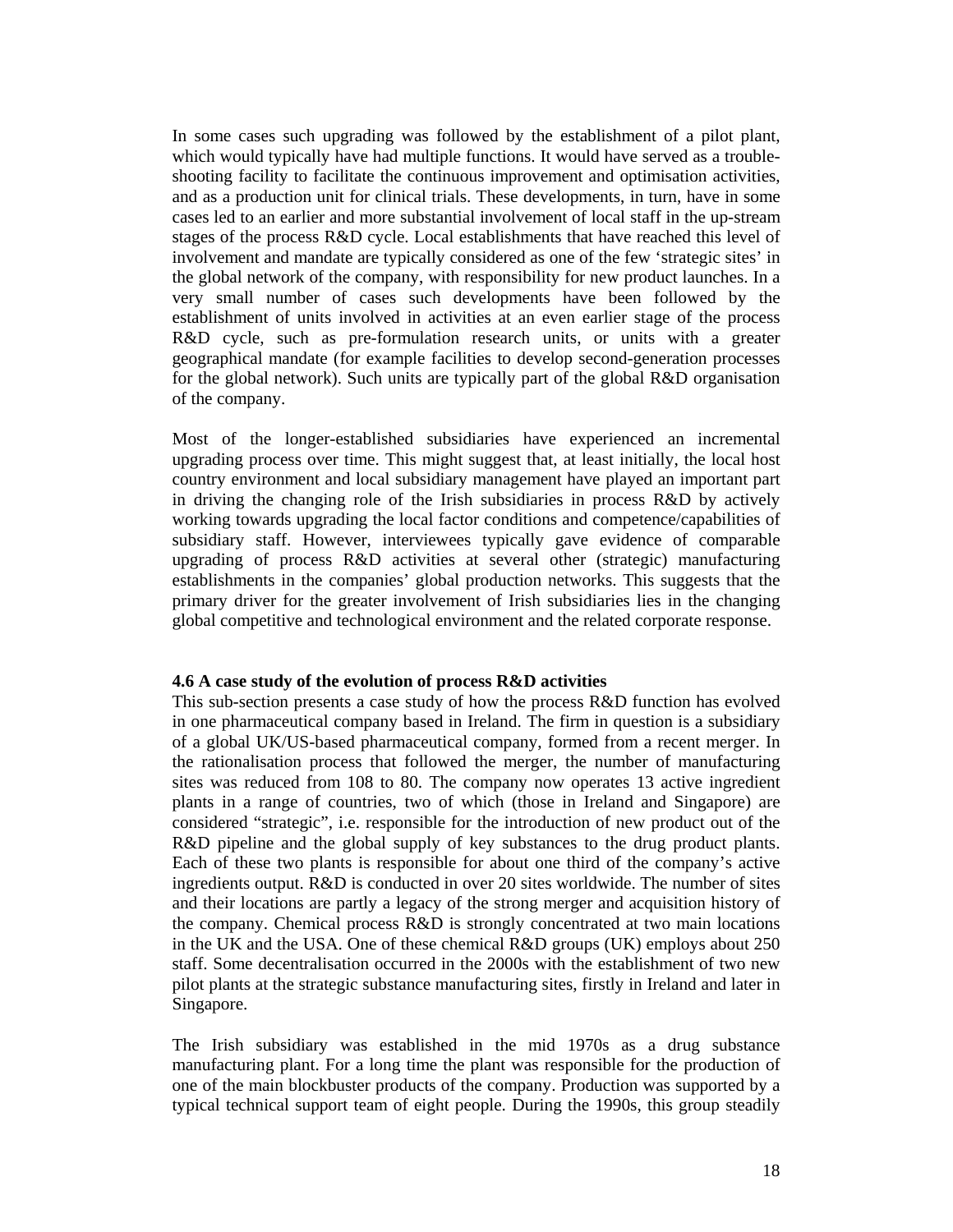increased its process-development-related activities. In the early 1990s it began to work on process optimisation. From 1994 on, more and more new products started to be introduced in the plant and the facility was designated as the principal strategic site for drug substance manufacturing in the company's network. To facilitate this, the technical support team increased its involvement in technology transfer and the running of validation batches. By the end of the 1990s, the team had grown to 20 staff.

In the second half of the 1990s, the UK-based chemical development (R&D) division, in partnership with the manufacturing organisation, decided to establish a pilot plant at the Irish manufacturing site. This came on stream in 2001. The pilot plant is used for the manufacture of clinical trial material and for the development of chemical processes. The first of these functions is carried out by locally-based operators from the chemical development organisation. The second function is carried out by teams made up of staff from the synthetic chemistry organisation and the now renamed "technical operations" group. Although the pilot plant is located in Ireland, many of the staff of the chemical development organisation, working on pilot development, are actually based in the UK/USA. Each time they decide to put a new product into the Irish pilot plant, UK/USA-based staff come over to Ireland to conduct work on the process in conjunction with local chemists and engineers seconded from the technical operations group. Due to seamless links with the central development groups, including remote tuning of research equipment, elements of the development work and data analysis in the pilot plants can actually be conducted from the UK/USA. Although it is a team effort, much of the actual development work is in the hands of the UK staff. Typically staff from the local technical operations group take a very active involvement towards the end of Phase III when a technology transfer team is put in place to move the process into the commercial manufacturing plant. The pilot plant was further expanded in 2004 and now employs 25 staff, made up of 12 technical staff and 13 operators.

At the beginning of the 2000s, the technical operations group increased its involvement in process redevelopment of the drug substance (second generation). Redevelopment is again a team effort involving the manufacturing and R&D organisations. However the second-generation project is 'owned' by the technical operations group in the manufacturing organisation. This group also carries out most of the development work. This work required an expansion of the local skills set, notably in the area of physical properties of the drug substance, synthetic chemistry and engineering scale-up. In 2004 a new physical properties laboratory was established to accommodate the 10 additional researchers.

In 2004 the role of the Irish subsidiary was further expanded with the establishment of a pre-formulation facility for drug products, employing a further 10 staff. The activities are as much related to drug product development as they are to active ingredient development (and both types of sites were considered as a location). But due to the specific technology involved, it was deemed to be more appropriate to have this particular part of the formulation development on an active ingredient site.

So, over a period of 15 years, the process R&D activities of the Irish facilities have been significantly enhanced. From a situation where there was no involvement in process R&D at the start of the 1990s, by 2005 the Irish subsidiary had a core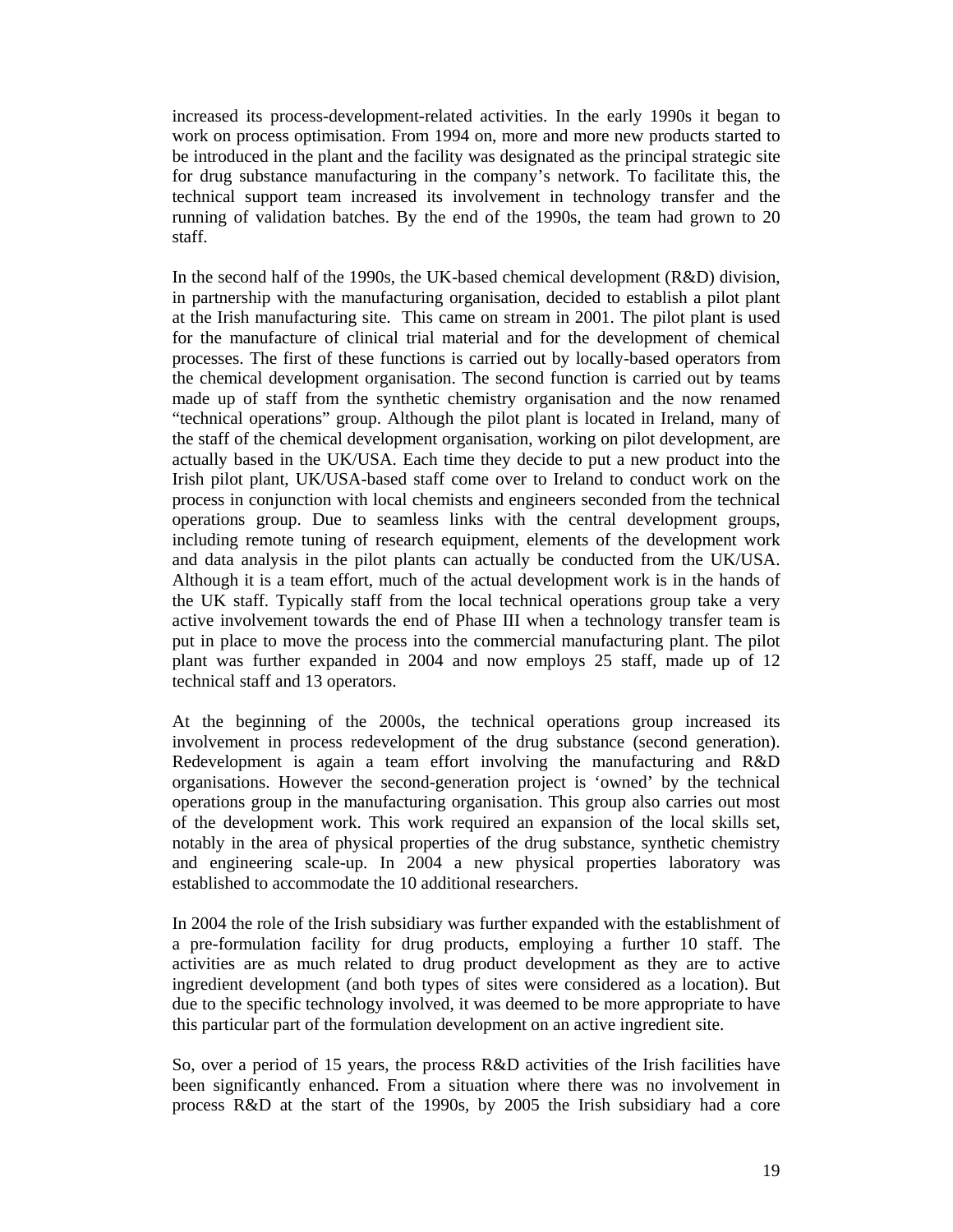development group of about 40 people (not including about 10 operators in the pilot plant and a further 10 staff for technical support of the commercial plant) involved in various aspects of the process R&D cycle. The qualifications of the staff suggest a high level of value creation - 38 of the 40 staff in the core group have a PhD degree.

Yet, even in this success story, the involvement of the Irish staff mainly concerns the final phases of the process R&D cycle. The early stage active ingredient process research and process development work for new substances is in the hands of staff based at the central active ingredient R&D sites in the UK and USA.

## **5. Conclusions**

For a long time the pharmaceutical industry in Ireland had a strongly truncated character, dominated by foreign branch plants focussing on production with little control or R&D functions. The Irish government has specifically identified process R&D as an opportunity for higher value-added activities in the industry. This was inspired by evidence that multinational pharmaceutical companies are changing the organisation and spatial configuration of their internal process R&D activities. Since the 1980s, confronted with changes in the global competitive and technological environment, pharmaceutical companies have come under pressure to increase the efficiency in process R&D. Part of the answer is sought in a greater co-ordination between the various R&D activities as well as between R&D and other functions, including manufacturing and sales. Anecdotal evidence suggests that, in an effort to facilitate the greater co-ordination with manufacturing operations, companies are increasingly locating process R&D activities at manufacturing branch plants.

The principal objective of this article has been to describe how the evolving nature and spatial configuration of process R&D in the pharmaceutical industry are reflected in the changing nature of process R&D activities of pharmaceutical enterprises operating in Ireland. In doing so the article has opened the "black box" of process R&D in pharmaceutical companies. It was shown that, far from being a uniform undifferentiated function, process R&D in the pharmaceutical industry comprises a wide range of activities that individually involve different tendencies in relation to decentralisation.

The results suggest that the Irish Government has been partially successful in its endeavour to promote process R&D activities in Ireland. Process R&D activities in Ireland have expanded rapidly with process R&D staff numbers growing at a substantially faster rate than overall employment numbers in the industry. In addition, more than half of the surveyed companies reported that they had concrete plans to expand their process R&D activities in Ireland over the following five years. However, the number of people employed in process R&D varies considerably from company to company. In addition, staff involved in process R&D are not necessarily working in dedicated process R&D units but are often part of other functions, notably production, technical support and quality control.

By unpacking the "black box" of process R&D, the study was able to show that, although Irish subsidiary staff, as members of global project teams, have at least some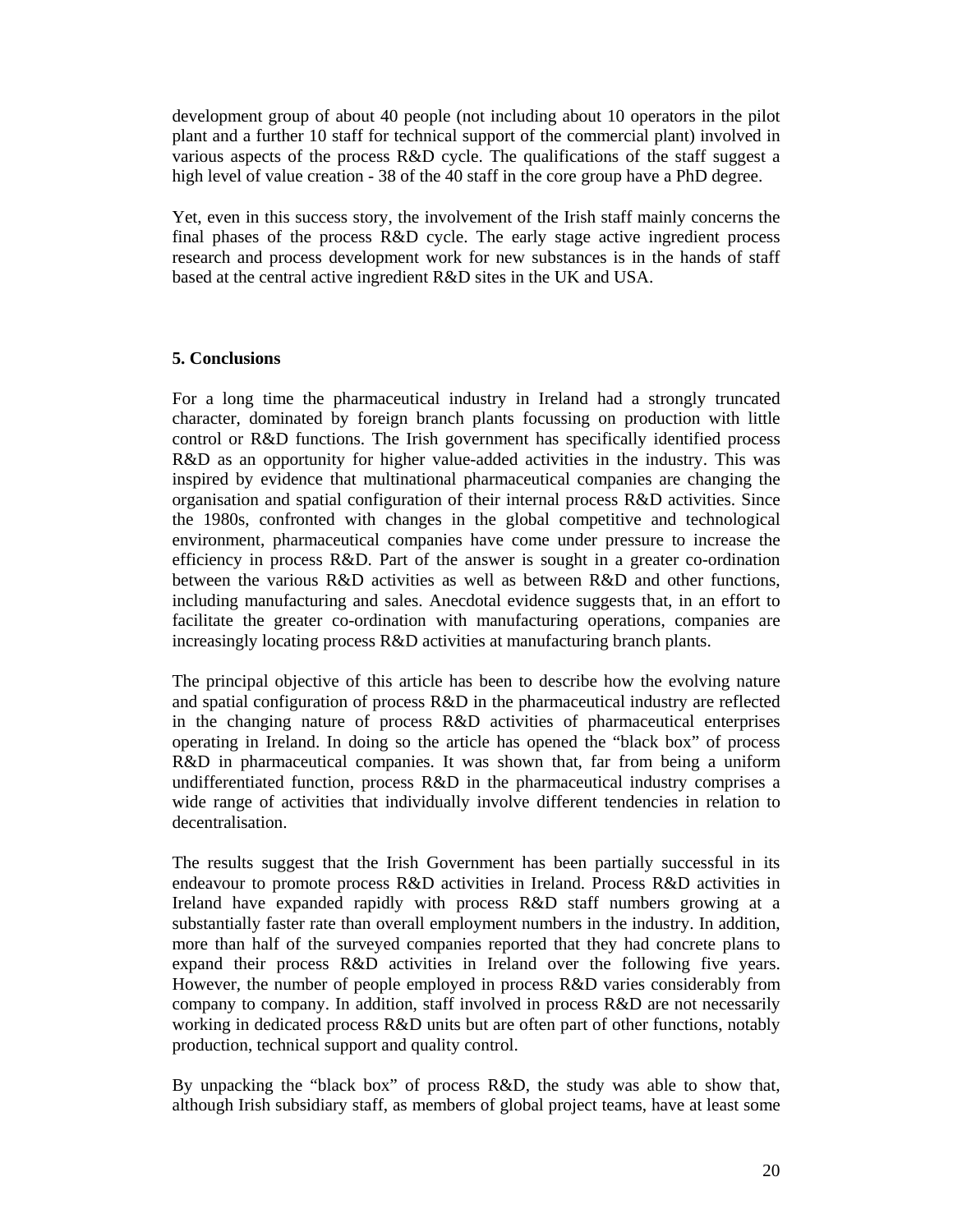involvement in most process R&D activities, this involvement only becomes substantial after the proof-of-concept point of the cycle, at the start of the phase III clinical trials. This is the point at which companies generally want to have locked down the process parameters. From here on, process R&D activities focus on the final details of the process and technology transfer.

This focus on the last stages of the process R&D cycle does not necessarily discount the sophistication of the process R&D activities in Ireland - nearly all staff involved in process R&D hold a third-level degree and 30 per cent hold a Ph.D. Yet there are important differences between sub-sectors. Although there are no systematic differences between local active ingredient and drug formulation plants with respect to the level of involvement of staff in the various process R&D activities, active ingredient plants tend to involve staff with a higher level of education.

Most of the longer-established subsidiaries have experienced an incremental upgrading process over time. This might suggest that, at least initially, changes in the local host country environment and the actions of local subsidiary management have played a part in driving the changing role of the Irish subsidiaries in process R&D. However, in fact, the primary driver of this changing role is the changing global competitive and technological environment and the related corporate response.

The corporate response appears to involve a selective decentralisation of process R&D activities. Part of the explanation lies in the requirement for co-ordination between process R&D and product R&D. As discussed above, firms still tend to concentrate their high-level and innovative research at central laboratories in the core global regions for innovation. In this situation, decentralisation of process R&D to the branch plants may facilitate communication with manufacturing, but it will decrease the efficiency of face-to-face communication between staff involved in process R&D and staff involved in product R&D located in the core regions (see also Malecki, 1997).

The findings highlight opportunities and challenges for Ireland in its pursuit of process R&D functions in the pharmaceutical industry. On the one hand there is great opportunity for expansion of activities in the final stages of the process R&D cycle, either through the establishment of new process R&D units or in the form of expansion of staff numbers at existing units. On the other hand serious challenges remain in relation to the up-stream phases of the process R&D cycle. Corporations will prove very reluctant to move such activities away from their core product R&D units and it is questionable whether such up-stream process R&D activities can be developed in Ireland without the parallel development of a product R&D infrastructure.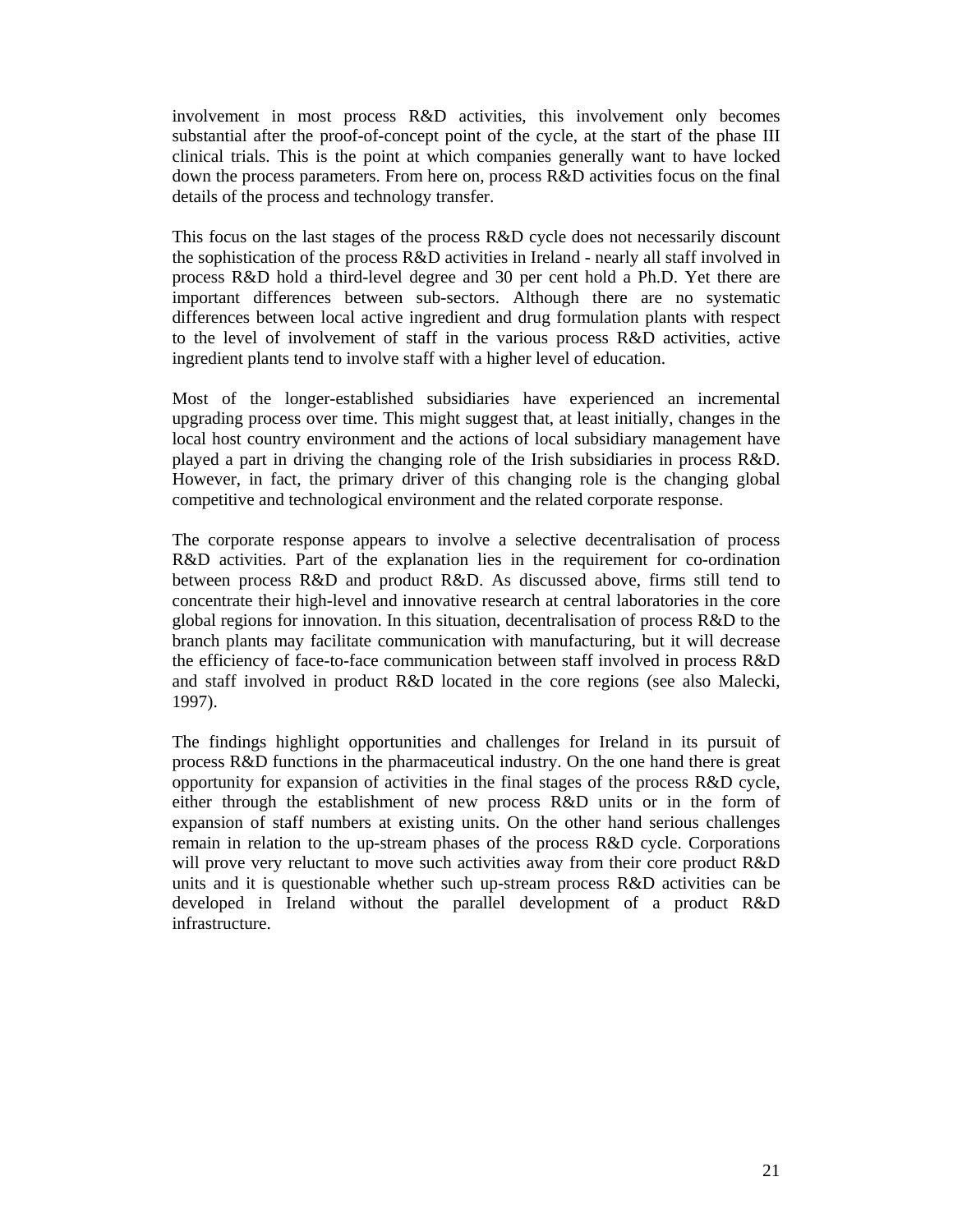#### **Bibliography**

Ahlstrom, D. (2005), 'Chinese Hamster in Great Demand', *Irish Times*, August 12, 2005.

Chiesa, V. (1996) 'Separating Research from Development: Evidence from the Pharmaceutical Industry', *European Management Journal*. 14 (6): 638-647

Childs, P. (1996) 'The Chemical Industry in Cork', *Chemistry in Action* Issue 47.

Dicken, P. (2003) *Global Shift: Reshaping the Global Economic Map in the 21st Century*. London: Thousand Oaks.

Dicken, P. (2007), *Global Shift: Mapping the Changing Contours of the World Economy*. London: Sage.

Egeraat, C. van (2006) 'Spatial Concentration in the Irish Pharmaceutical Industry: The Role of Government Intervention and Agglomeration Economies', *NIRSA Working Paper 28*. National Institute for Regional and Spatial Analysis, National University of Ireland, Maynooth, Ireland

Egeraat, C. van (2007) 'Process R&D in the Irish Pharmaceutical Industry: the Changing Role of Multinational Subsidiaries in Global Networks', *Second International Conference for Economic Geography*, Beijing, July 2007.

Heinze, W. (2005) 'U.S. Proposes New Tax Regulations for Valuation of Intangibles', *I/P Updates*, August 31, 2005, http://ip-updates.blogspot.com/2005/08/us-proposesnew-tax-regulations-for.html.

ICSTI (Irish Council for Science Technology and Innovation) (2003), *Embedding the Pharmachem Industry in Ireland*. Dublin: ICSTI.

Industrial Policy Review Group (1992), *A Time for Change: Industrial Policy for the 1990s*. Dublin: Stationery Office.

Hayer, R. (1998), 'Research and Development', in P. Daniels and W. Lever, *The Global Economy in Transition,* pp. 64-190. Harlow: Longman.

Howells, J. (1990) 'The Internationalisation of R&D and the Development of Global Research Networks', *Regional Studies* 24 (6): 495.

Howells, J. (1984) The Location of Research and Development: Some Observations and Evidence from Britain, Regional Studies18(1): 13-29.

Howels, J. (1983) 'Filter-Down Theory: Location and Technology in the UK Pharmaceutical Industry'. *Environment and Planning A* Vol. 15: 147-164.

MacGarvie, M. and Furman, J. (2005), 'Early Academic Science and the Birth of Industrial Research Laboratories in the U.S. Pharmaceutical Industry', *Working Paper 11470*. Cambridge (MA): National Bureau of Economic Research.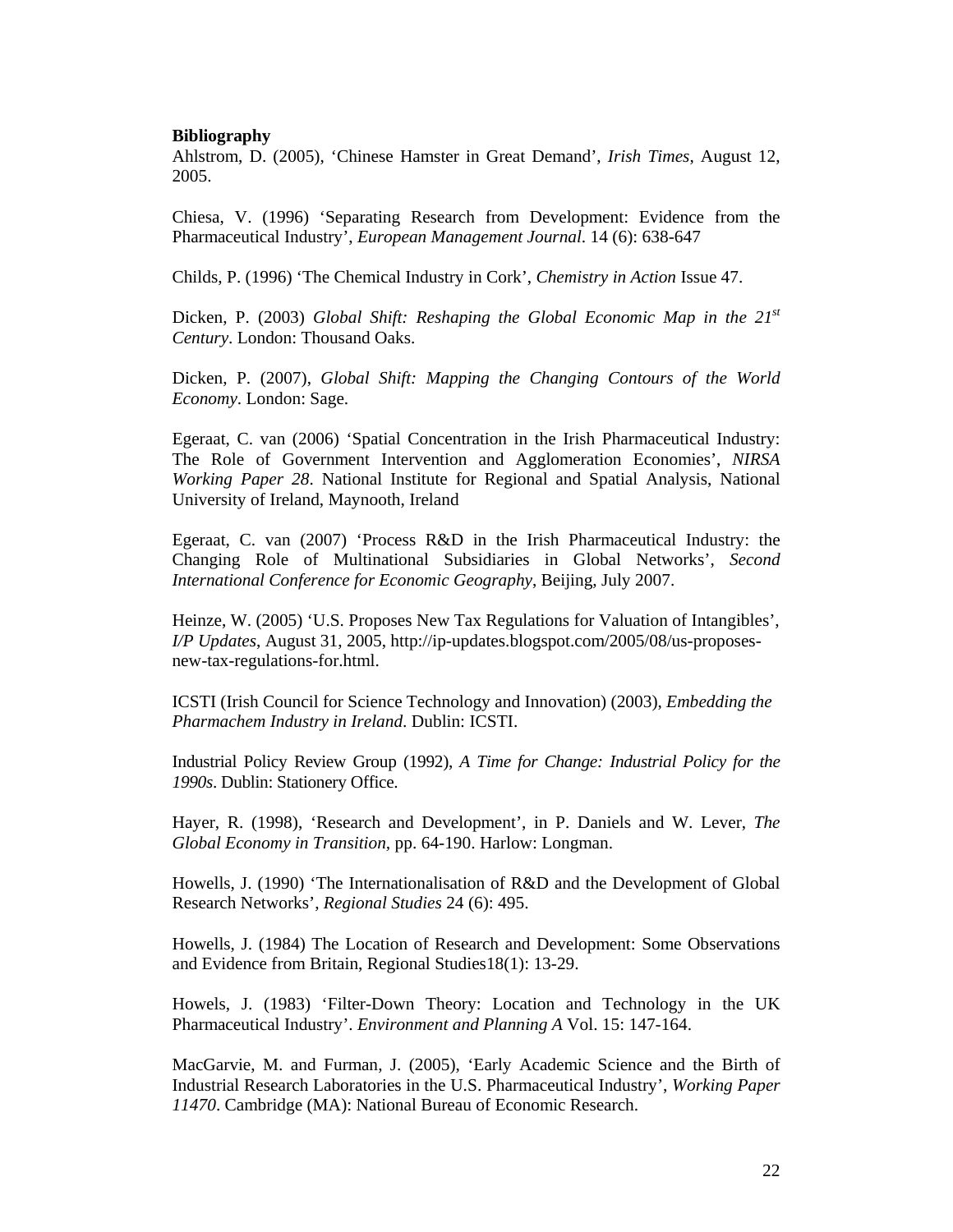Malecki, E (1997), *Technology & Economic Development: The Dynamics of Local, Regional and National Competitiveness*. Harlow: Addison Wesley Longman.

O'Malley, E. (1989), *Industry and Economic Development: The Challenge for the Latecomer.* Dublin: Gill and Macmillen.

Pisano, G. (1997) *The Development Factory: Unlocking the Potential of Process Innovation.* Harvard Business School Press, Boston.

Schofield, M. (2001) 'The Global Pharmaceutical Industry', in P. Kirkbride (ed.) *Globalisation: The External Pressures*. New York: John Wiley.

Simpson, G. (2005) 'Wearing of the Green: Irish Subsidiary Lets Microsoft Slash Taxes in U.S. and Europe', *The Wall Street Journal*, Nov 7, 2005.

The Irish Times (2006), 'GlaxoSmithKline Pays \$3.1bn in Tax Settlement', *Irish Times*, 12 September, 2006.

White, P, (2000). 'The Muscles of the Celtic Tiger: IDA's Winning Sectors', in R. Mac Sharry and P. White (eds.) *The Making of the Celtic Tiger,* pp. 272-308. Cork: Mercier Press.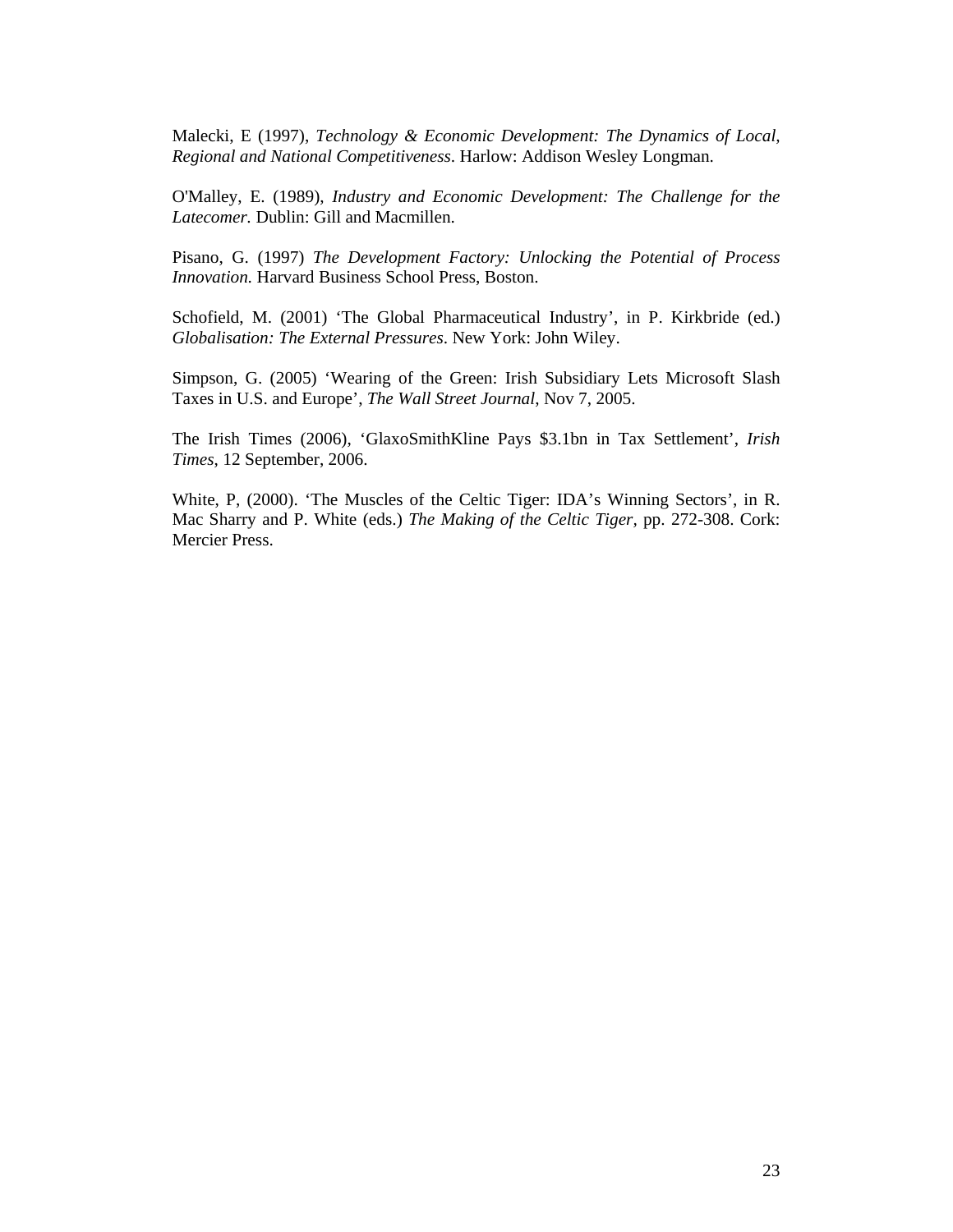

**Figure 1: Employment in the Irish pharmaceutical industry 1972-2003** 

(Source: Van Egeraat, 2006)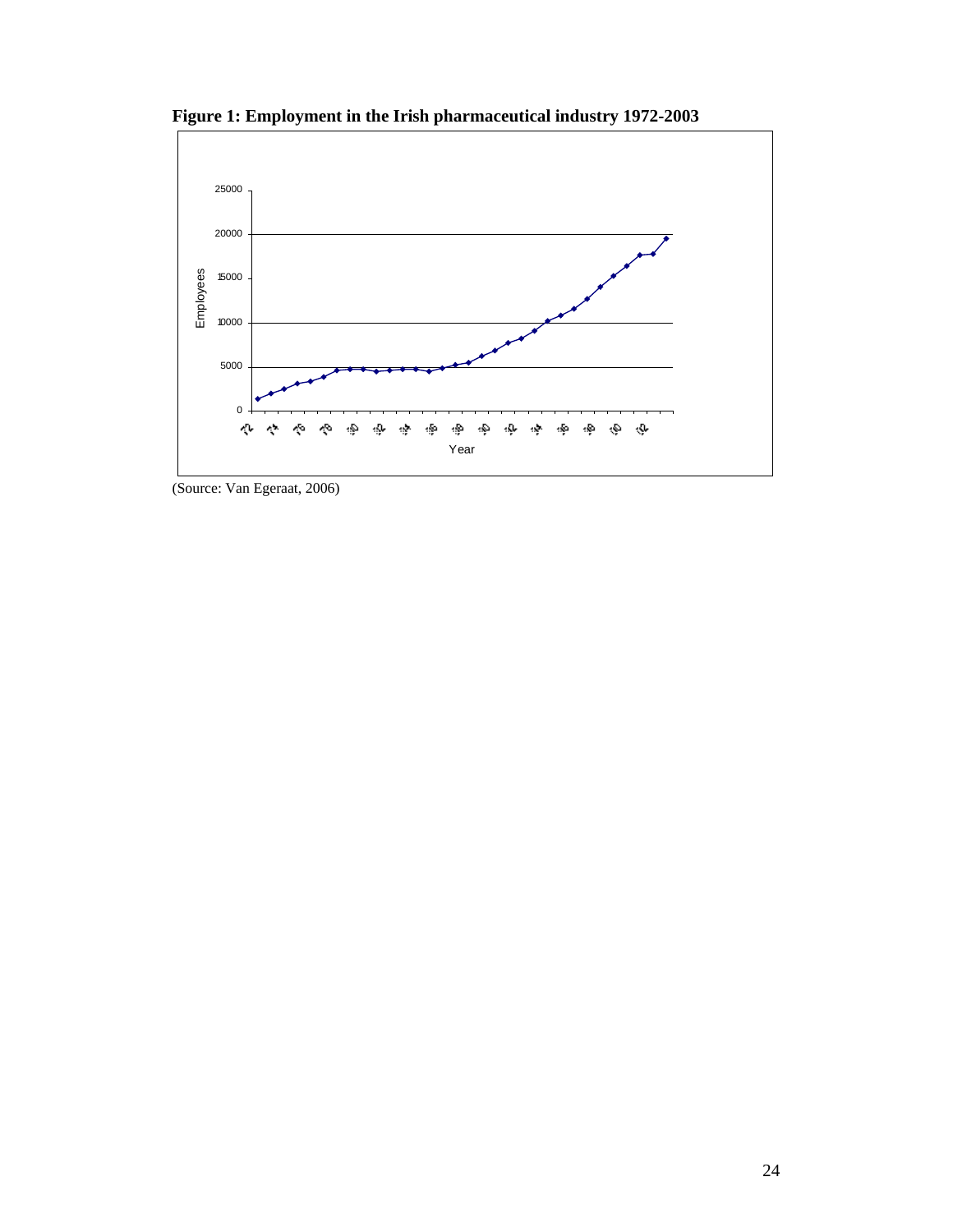

**Figure 2: Process R&D cycle for chemically synthesised drugs** 

Source: Van Egeraat, 2007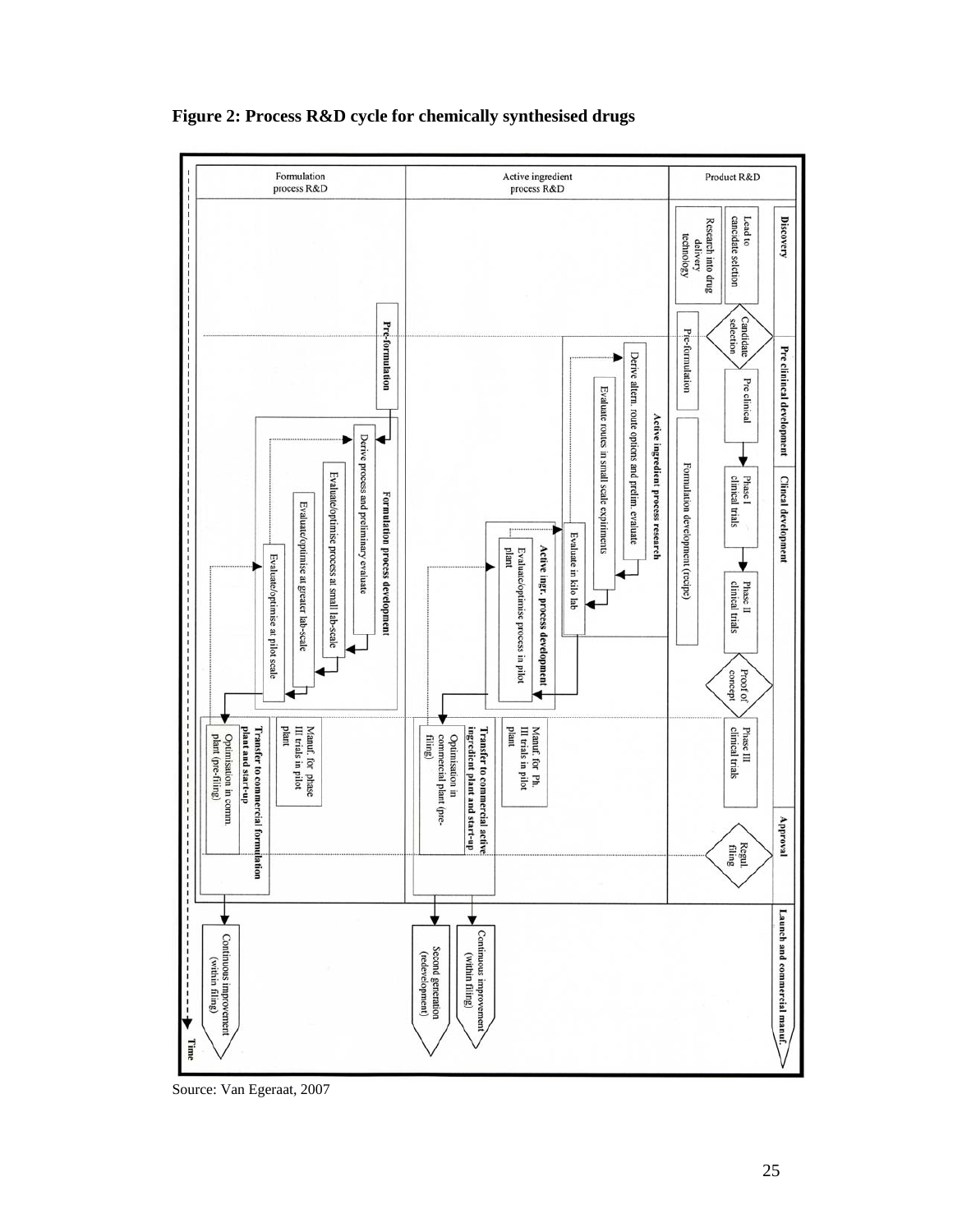

**Figure 3: Number of persons employed in process R&D (percentage of companies in size category)** 

**Figure 4: Growth in process development staff 2000–2006 (incumbent companies)** 

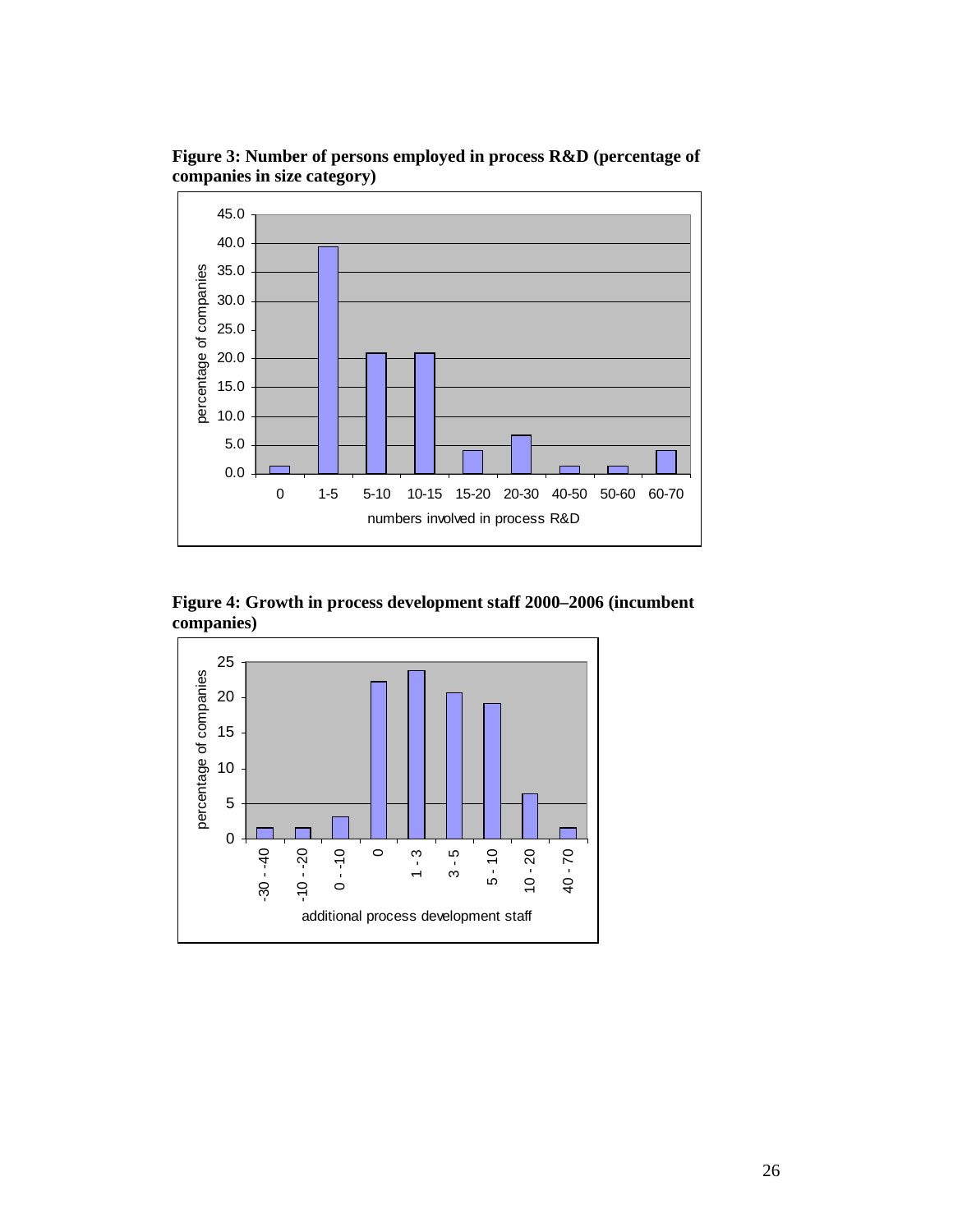

**Figure 5: Involvement of Irish subsidiaries in process R&D activities** 

Notes:

a Average scores on a seven-point Likert scale  $(1 = no involvement; 7 = sole ownership)$ b For full names of categories see text.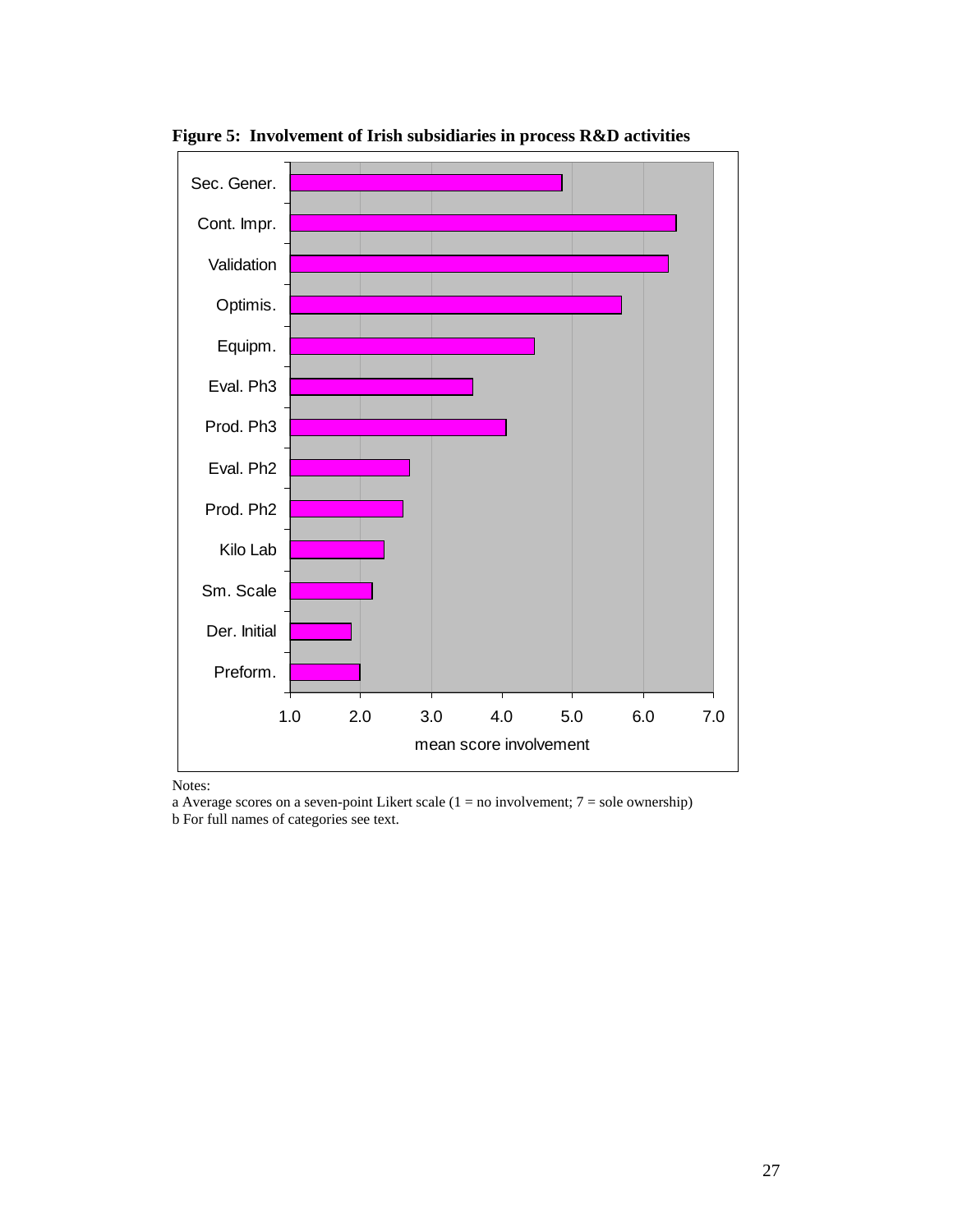

**Figure 6 Involvement of Irish subsidiaries in process R&D activities by subsector** 

Notes:

a Average scores on a seven-point Likert scale  $(1 = no$  involvement;  $7 = sole$  ownership) b For full names of categories see text.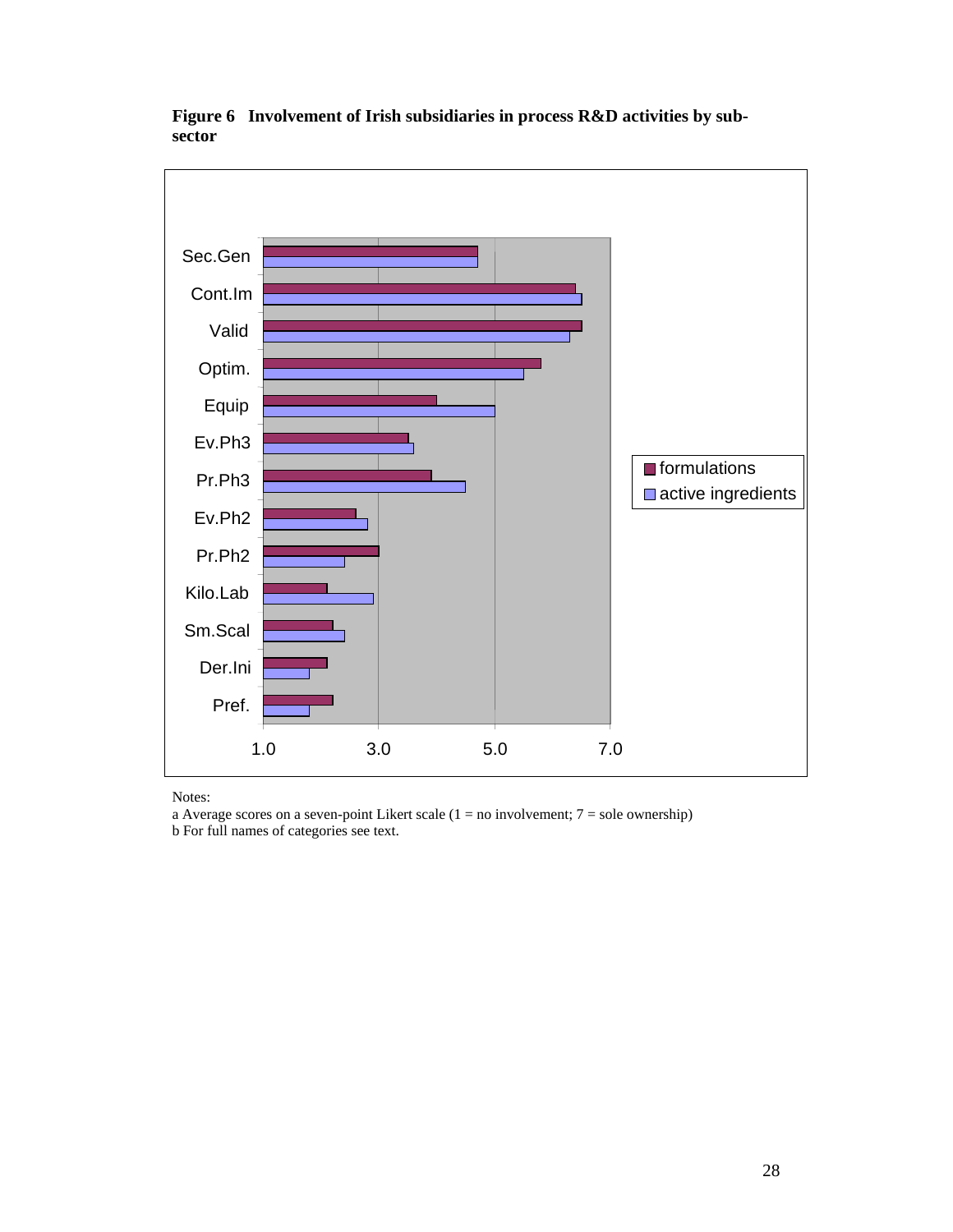**Figure 7: Ph.Ds in process R&D as a percentage of all staff** 



**Figure 8: Number of PhDs in process R&D by sub-sector** 



 i This section is partly based on Pisano (1997) supplemented with information obtained during company interviews

<sup>&</sup>lt;sup>ii</sup> Much of the literature tends to focus on the R&D cycle for active ingredients (see for example Pisano, 1997).

iii At a basic level some companies conduct ongoing research into new drug delivery technologies.

iv In addition, the results of the pre-formulation studies feed back into the chemical process research units in the drug substance R&D cycle (see below).

<sup>&</sup>lt;sup>v</sup> Although, a particular disease or function can be targeted in different ways, using different proteins Although, a particular disease or function can be targeted in different way of the targeted in different proteins via For a more detailed report of definitional and recoding issues see Van Egeraat (2006).

vii No distinction will be made between bio-pharmaceutical drug substance plants and chemical drug substance plants during the discussion of the results. The scores for biopharmaceutical process R&D activities are treated as scores for the corresponding stage in the chemical drug substance process R&D